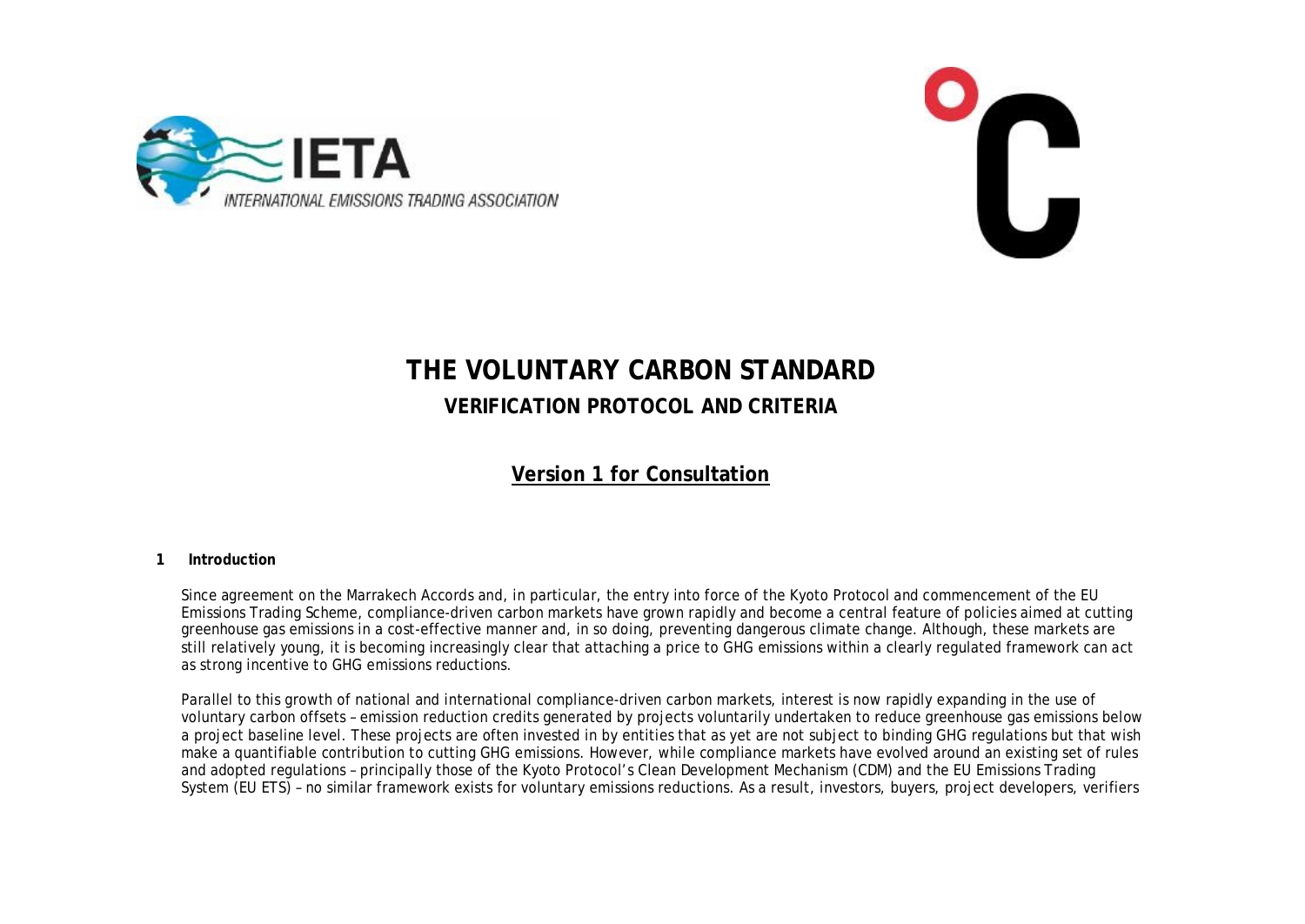and others have had to proceed on an ad hoc basis, leading to the emergence of a number of competing standards with no guidance as to which can be considered credible.

The Voluntary Carbon Standard seeks to provide a credible but simple set of criteria that will provide integrity to the voluntary carbon market and underpin the credible actions that already exist. As such the Voluntary Carbon Standard does not seek to compete with existing standards in the market but rather looks to reinforce those that are robust and already exist (e.g. WBCSD/WRI GHG Protocol for Project Accounting, Gold Standard, CCX) and give confidence to actors in this emerging market about the integrity of their investments.

Specifically, The Voluntary Carbon Standard will ensure that all voluntary emission reductions that meet its criteria are additional and represent real, quantifiable and permanent emission reductions. The Voluntary Carbon Standard does not seek to replace or undermine the Kyoto Protocol or the compliance-driven markets that have arisen around it. On the contrary, it designed to provide rigour to the quantification of many of the project-based activities taking place outside these markets and help drive actions by organisations that are as yet not regulated. It is anticipated that as carbon regulation and pricing expands – leading to larger and more liquid compliance markets – much of the voluntary activity covered by the Voluntary Carbon Standard will become part of these compliance driven systems.

The Voluntary Carbon Standard, therefore, provides the protocol and criteria to verification entities and emission reduction project developers on the specifications for creating, verifying, and registering Voluntary Carbon Units ("VCUs"). The VCU Verification Protocol in Section 2 provides verifiers with a general operating scope for undertaking the verification of VCUs. The VCU Verification Criteria in Section 3 lists 12 minimum threshold criteria which the emission reduction project must meet in order for its reductions to meet The Voluntary Carbon Standard and be verified and registered as VCUs.

VCUs provide companies and institutions with a transitional solution to accelerate the shift towards a low-carbon energy system by channeling funds through voluntary offset programs to low-carbon technologies that directly reduce greenhouse gas emissions from the production and consumption of energy and from industrial processes. In this context, the Voluntary Carbon Standard offers a number of benefits:

- Provides companies and individuals a way to accelerate the transition to a low-carbon energy system by investing in technologies that directly reduce greenhouse gas emissions in the production and consumption of energy and in certain industrial processes.
- Promotes transparency and standardization of the voluntary emission reduction market.
- Enhances liquidity by creating fungible units that can be traded.
- Simplifies the purchase process for voluntary emission reductions by eliminating the need for the purchaser to evaluate the merits of many different projects.
- Through its links with approved VCU registries, provides users with access to sophisticated custodial and reporting platforms, providing transparency and assurance against double-counting.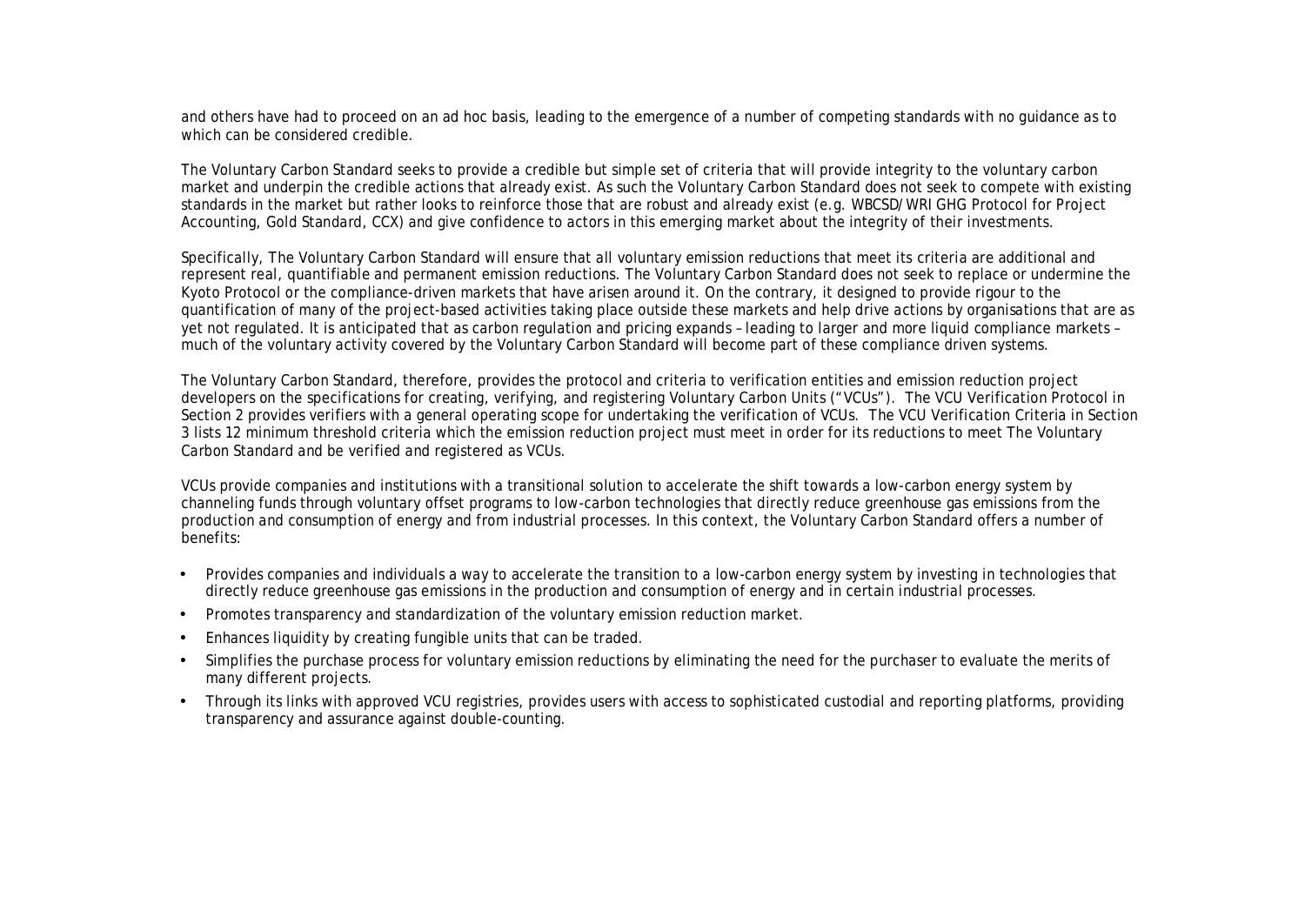#### **1.1 Purpose of this document**

The purpose of this document is twofold. First, it represents the first public version of The Voluntary Carbon Standard, which IETA, The Climate Group and WEF are making available for public comment (see 1.5 below) prior to the release of the second version in May 2006.

Second, the document provides a detailed description of the minimum quality level that any voluntary emission reduction project needs to satisfy in order for its reductions to meet the Voluntary Carbon Standard, be recognized as a source of VCUs and to become eligible for registration into a VCU Registry. Once registered in a VCU Registry, the VCUs become fungible and tradable instruments between market participants. In addition, this document serves as a guide for verification entities on how to verify compliance of voluntary emission reduction projects with the Voluntary Carbon Standard. As such, this first version of The Voluntary Carbon Standard can be used immediately by those wishing to employ its criteria and generate VCUs. While the criteria may be subject to modification as a result of the consultation period and from time to time thereafter (see 1.4 below), any such changes will not be applied retroactively.

## **1.2 Overview of the Voluntary Carbon Standard**

- The Voluntary Carbon Standard (the "Standard") is a robust quality standard for the measurement and recognition of verified emission reductions created for voluntary use by corporations, organizations and individuals.
- The Standard is the first set of global quality criteria for the rapidly developing voluntary emission reduction market.
- The Standard is being first launched by IETA, The Climate Group and WEF. Together they are releasing the Standard with the aim of helping create a robust and credible market for voluntary project-based carbon offsets and thereby increasing investments in low carbon solutions. The Standard has been initially developed in consultation with a range of companies, organizations and individual climate change experts directly involved in the international carbon market.
- The Standard will be maintained and reviewed on a regular basis by an independent Steering Committee (the "Voluntary Carbon Standard Steering Committee"), consisting of renowned climate change experts who support the standardization of the global voluntary carbon market.
- The Standard is designed to follow the existing CDM approval framework for recognizing emission reductions and the best-practice principles and methods of the WBCSD/WRI GHG Protocol for Project Accounting, which will enable wide application of high quality carbon offsets in the management of companies' and institutions' carbon footprints.

#### **1.3 Voluntary Carbon Unit**

- The Voluntary Carbon Standard defines a Voluntary Carbon Unit ("VCU"), which is a measure that equals an emission reduction that is equivalent to one metric ton of CO<sub>2</sub> that has been implemented and subsequently verified according to the criteria comprised by the Voluntary Carbon Standard by an independent verification entity.
- VCUs are uniform instruments for the use in voluntary offset programs that can be purchased and sold between the market participants such as project developers and intermediaries, and ultimately purchased and retired by the participants and/or end-use customers.
- A verified emission reduction shall be defined as a VCU only if it has been certified as meeting all the criteria contained in The Voluntary Carbon Standard and subsequently registered in an approved VCU Registry.
- VCUs are registered and kept in custody in an approved VCU Registry, approved by the Voluntary Carbon Standard Steering Committee.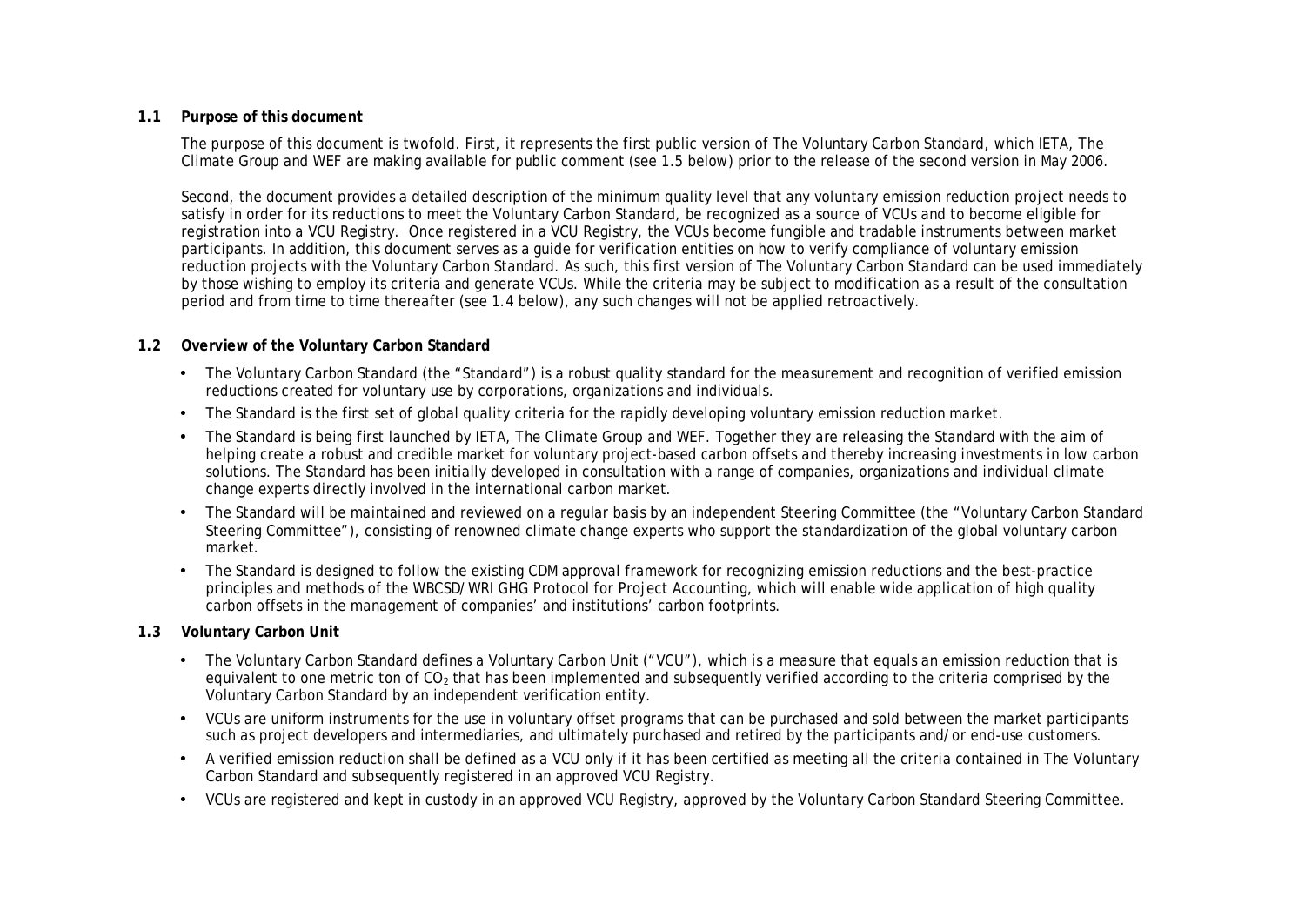• In time, it is expected that more than VCU Registry will exist. If more than one VCU registry is in operation, the VCU Steering Committee will ensure that an independent tracking mechanism will ensure against multiple registration of VCUs.

#### **1.4 Governance and The Voluntary Carbon Standard Steering Committee**

The Voluntary Carbon Standard and associated documentation will be managed by IETA and The Climate Group (and other independent partners as appropriate) who will act as custodians of the Standard and be responsible for its maintenance and development. IETA – the International Emissions Trading Association- is an independent, non-profit organization dedicated to the establishment of effective systems for trading in greenhouse gas emissions by businesses. The Climate Group is an independent nonprofit organization dedicated to advancing business and government leadership on climate change.

Approval of the Standard and any subsequent modifications to it - and review, auditing and accreditation of registries - will be carried out by an independent Steering Committee. This Voluntary Carbon Standard Steering Committee will consist of nine independent climate change experts, appointed initially by IETA and The Climate Group who will also act as its secretariat. Full rules for the functioning of the VCS Steering Committee will be developed by the time of the release of the second version of the VCS in May 2006.

#### **1.5 The Consultation Process**

With the initial restricted release of the Standard on March 27<sup>th</sup> 2006, IETA, The Climate Group and WEF will also initiate a consultation period, seeking comments from a wide range of interested stakeholders. The period for submitting comments will continue until April 18<sup>th</sup> 2006. The Steering Committee will review comments and suggestions and approve a second version for launch on May 10<sup>th</sup> 2006 at the Carbon Expo in Cologne, Germany. A set of specific questions has been prepared (see Appendix) and are referenced in the criteria outlined in Section 3 but interested parties are invited to comment on any aspect of the Standard.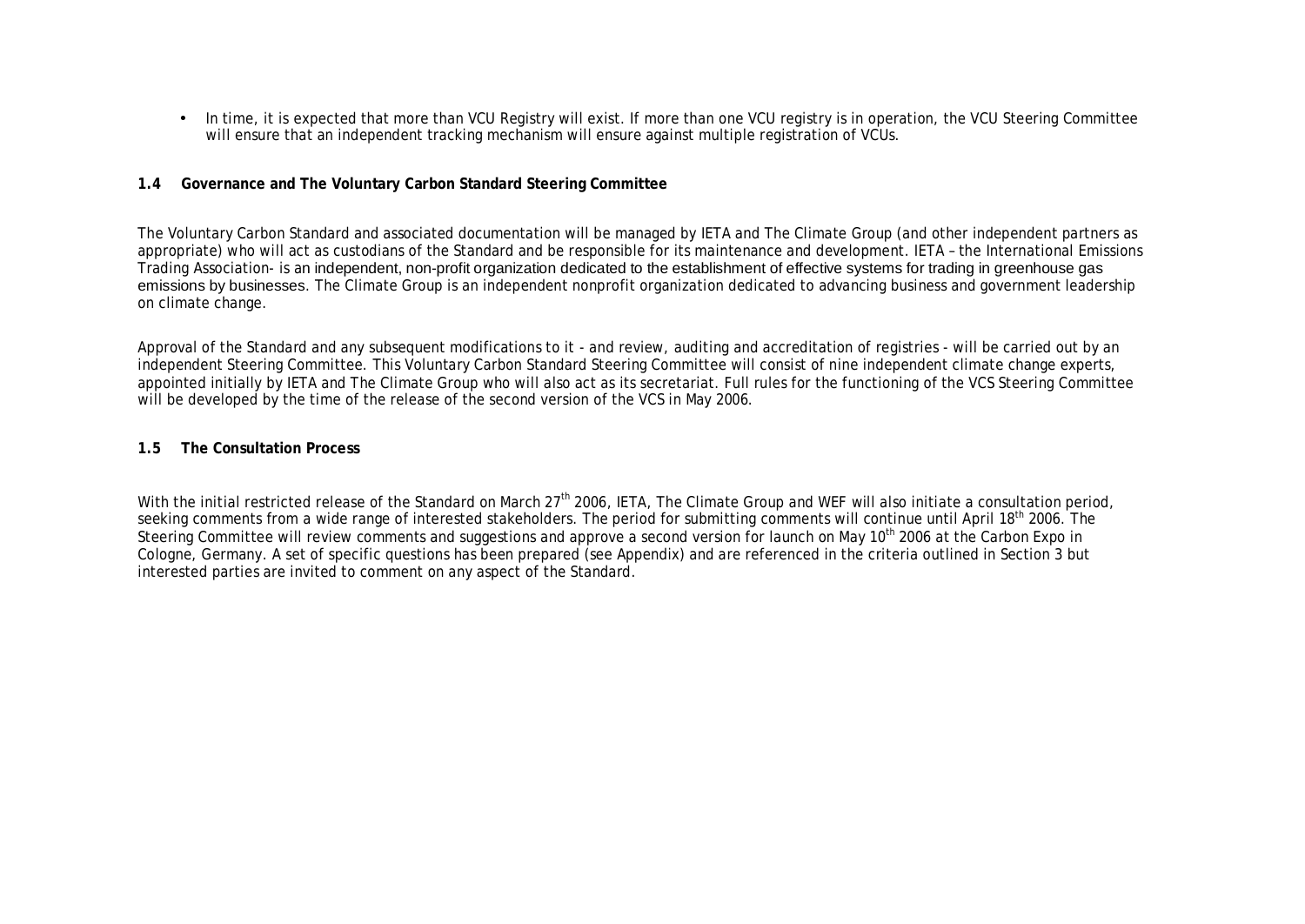#### **2 VCU Verification Protocol**

#### **2.1 VCU Registration Process**

- 1. The VCU registration process is only applicable for existing verified emission reductions.
- 2. At the time of the launch of the Standard, forward streams of VCUs cannot be registered ("validated") into a VCU Registry. However, the Voluntary Carbon Standard Steering Committee encourages project developers and Verification Entities to create validation procedures at market terms to give project developers security of generating VCUs in the future.
- 3. Applicable Verification Entities are all credible institutions and organizations with documented experience in verifying greenhouse gas emission reductions.
- 4. A Verification Entity evidences the emission reductions and produces a Verification Report, which must contain all the information that is required to certify that the Verification meets the requirements of the Voluntary Carbon Standard Verification Protocol and that the emission reduction project meets the Voluntary Carbon Standard Verification Criteria.
- 5. The Certification Entity, a UNFCCC accredited Designated Operational Entity or Certification body formally accredited by the VCS Steering Committee, certifies the reduction against the Voluntary Carbon Standard by issuing a VCU Certification Statement, accompanied by the Verification Report to an approved VCU registry.
- 6. To prove and warrant the ownership of the emission reductions, the Owner of the emission reductions issues a VCU Title Certificate and Transfer Form to the VCU Registry Operator in order to register the VCUs into the VCU Registry.
- 7. Upon receiving the VCU Title Certificate, the VCU Certification Statement and the original Verification Report, The VCU Registry Operator will credit the Owner's holding account with the corresponding volume of VCUs.
- 8. The Voluntary Carbon Standard Steering Committee will develop the criteria and process for accrediting non-DOE Verification Entities for certifying VCUs.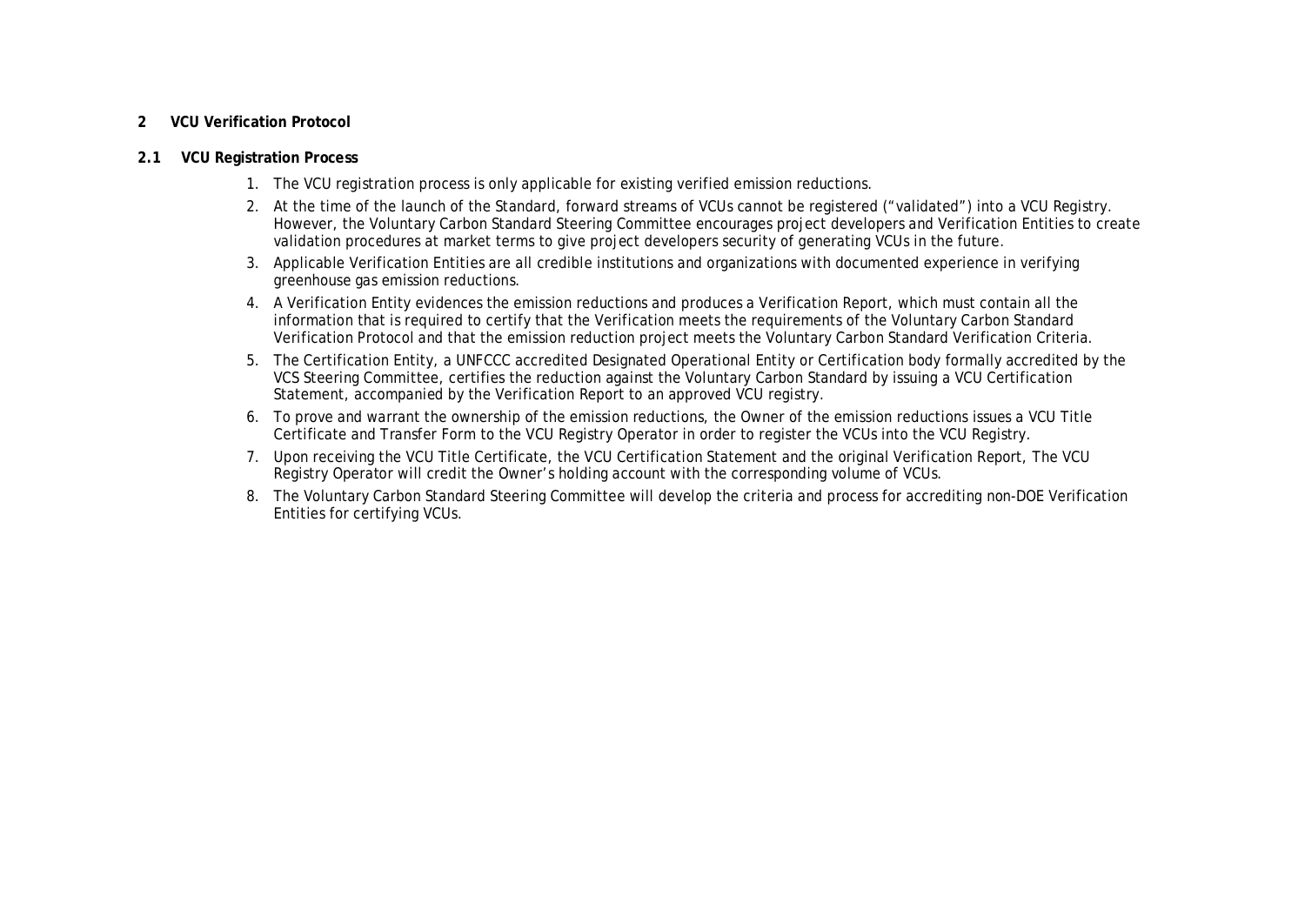# **VCU REGISTRATION PROCESS**



#### **2.2 Qualifying Verification Entities**

The Verification Entity is defined as an independent third-party entity which has documented experience in verifying project-based GHG emission reductions and has the required technical experience to determine the accuracy of monitoring GHG emission reductions.

#### **2.3 Qualifying Certification Entities**

The Certification Entity is defined as an entity which has been accredited as (1) a Designated Operational Entity ("DOE") by the CDM Executive Board; or (2) an Independent Entity by the Joint Implementation Supervisory Committee ("JISC") and has, where applicable, been accredited by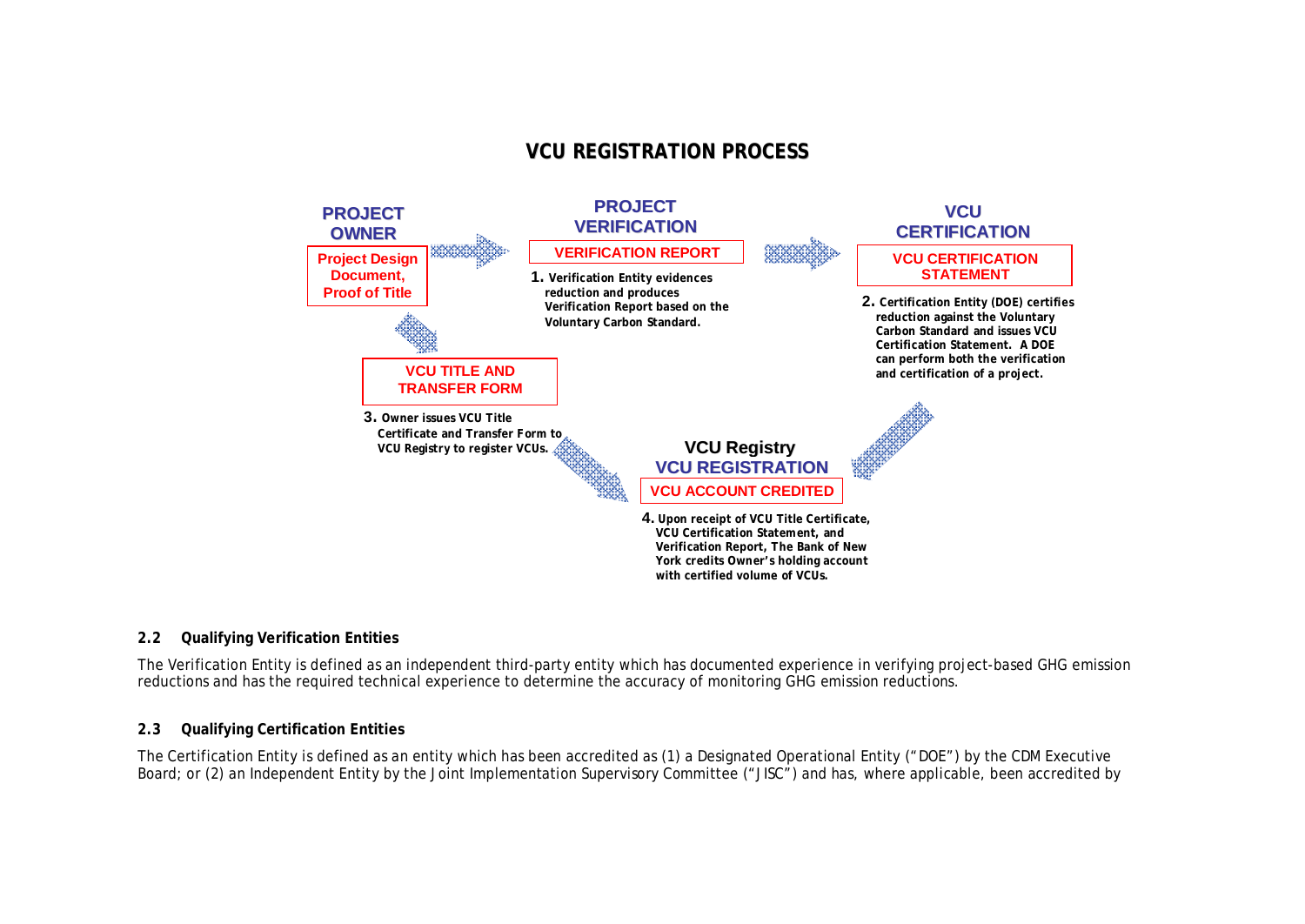the CDM Executive Board for the particular scope into which the project falls; or (3) has been accredited as an approved Certification Entity by the VCS Steering Committee.

Accredited DOEs by the CDM Executive Board are those entities officially accredited by the CDM Executive Board for emission reduction project validation/verification/certification services. The list of currently accredited DOEs is maintained at [http://cdm.unfccc.int/DOE/list.](http://cdm.unfccc.int/DOE/list) Sectoral scopes and the DOEs that are accredited for verification services for each scope are defined at [http://cdm.unfccc.int/DOE/scopes.html.](http://cdm.unfccc.int/DOE/scopes.html)

As of March 2006, the Joint Implementation Supervisory Council has yet to put in place procedures for accrediting Independent Entities to independently verify/validate JI projects. For the purpose of certifying VCUs, all CDM Executive Board accredited DOEs are eligible to certify VCUs in the sectors that they have been accredited for.

## **2.4 Scope of Work**

The Verification Entity has the following responsibilities in the VCU registration process:

1. Carry out a verification of the reductions generated by the project and produce a Verification Report which is prepared in line with the Voluntary Carbon Standard Verification Protocol, and which contains all the necessary information to evidence the project's compliance with the twelve criteria in the Voluntary Carbon Standard Verification Criteria as set out in Section 4 below.

The Certification Entity has the following responsibilities in the VCU registration process:

- 1. Certify that the emission reductions in the Verification Report are based on accurate underlying data, employ methodologies that are correctly applied, adhere to the principles and methods of the WBCSD/WRI GHG Project Protocol and that material risks are accounted for.
- 2. Where necessary, request corrective action from the Verification Entity or to directly undertake the necessary examinations of the project's underlying data to be able to certify the reductions.
- 3. Issue to an approved VCU Registry a VCU Certification Statement, which certifies that the project is in full compliance with the Voluntary Carbon Standard. The VCU Certification Statement shall also state the number of VCUs generated by the project.

#### **2.5 Audit Practices**

The Verification Entity shall carry out the verification in accordance with the audit practices described in "ISEA3000 (Revised) Assurance Engagements other than Audits or Reviews of Historical Financial Information" and/or ISO/FDIS 14064-3 "Greenhouse gases – Part 3: Specification with guidance for the validation and verification of greenhouse gas assertions".

For further details, please refer to the following Internet pages:

ISEA 3000 (Revised):<http://www.ifac.org/IAASB/ProjectHistory.php?ProjID=0008> ISO/FDIS 14064-3:<http://www.iso.org/iso/en/CatalogueDetailPage.CatalogueDetail?CSNUMBER=38700&scopelist=PROGRAMME>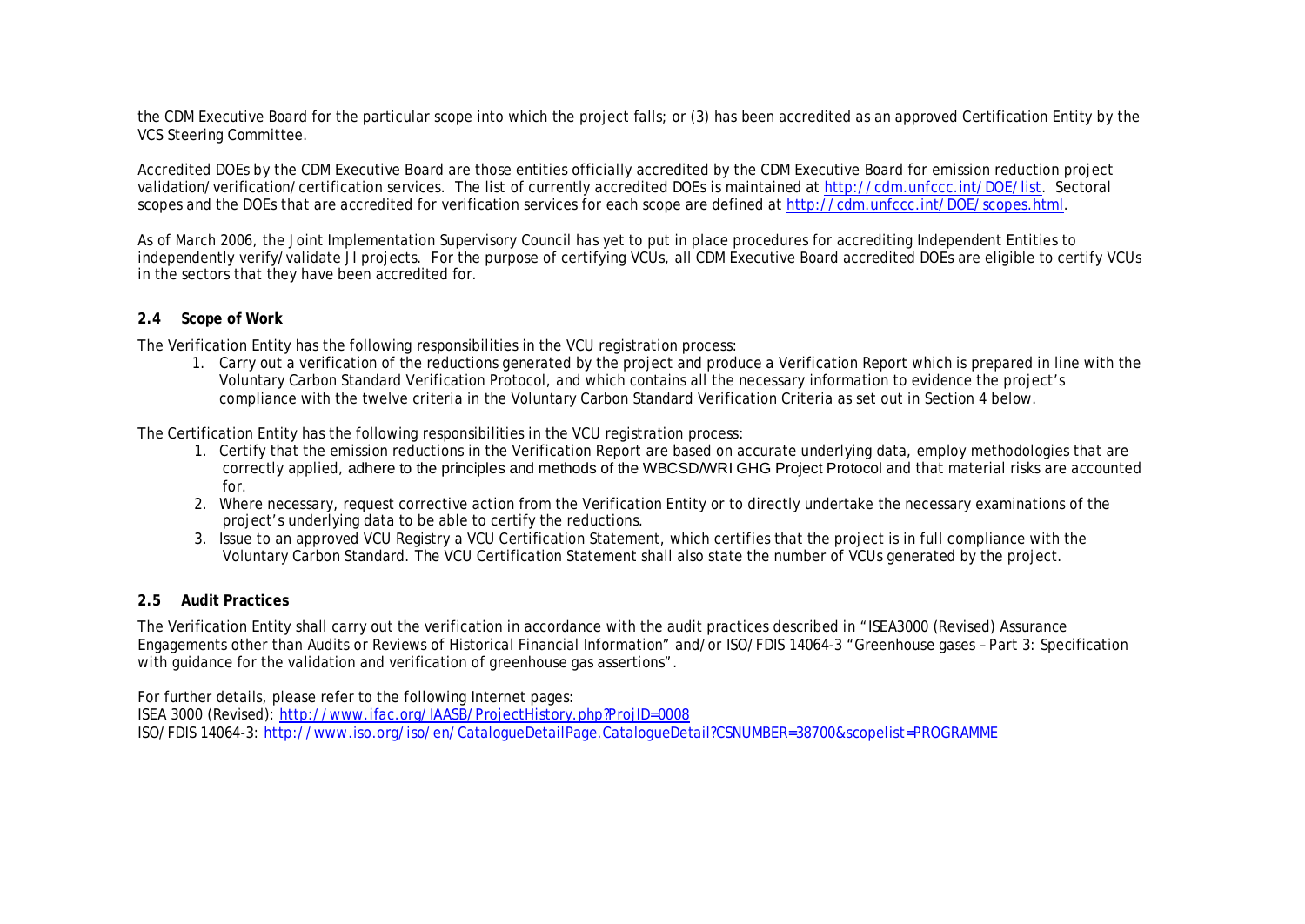## **2.6 Good Practice Principles**

Both the Verification and Certification Entity shall use the principles and methods of the WBCSD/WRI GHG Project Protocol for their verification and certification work.

The GHG Protocol for Project Accounting;<http://www.ghgprotocol.org/plugins/GHGDOC/details.asp?type=DocDet&ObjectId=MTc0MTg>

More specifically, the Verification Entity shall use, and the Certification Entity shall enforce, the use of, the good practice principles for the verification process of the VCU Verification Criteria in Section 4 below, as described in the IETA/PCF Validation and Verification Manual (pp.9, Version 4). This manual defines the principles under which documents related to verification should be prepared and reviewed.

For further details, please refer to the following Internet page: IETA/PCF Manual: <http://www.ieta.org/ieta/www/pages/download.php?docID=259>

# **2.7 Transparency**

Full transparency in all steps of documentation and verification of emission reductions is the cornerstone of the Voluntary Carbon Standard. Project developers, project operators, Verification Entities and Certification Entities shall ensure throughout the verification process that:

- All assumptions are clearly explained and documented.
- All background material is clearly referenced.
- The rationale for selection and use of baseline methodologies, as well as the use of such are clearly explained.
- The rationale for the identification of baseline candidates
- The rationale for determining the GHG assessment boundary, including documenting specific exclusions of secondary effects
- There is a clear conclusion or decision from all presented discussions.
- All formulas used for calculations are clearly stated.
- All calculations are incorporated or referenced.
- Changes in documentation as a result of validation/verification are clearly identified in revised documents.
- Confidential information is clearly identified.

For further details, please refer to the IETA/PCF Validation and Verification Manual, Version 4, p.10; and the WBCSD/WRI GHG Protocol for Project Accounting, chapter 4, p.22: [www.ghgprotocol.org.](http://www.ghgprotocol.org)

Upon submitting projects into the VCU registry, Certification Entities will be required to confirm, in writing, their endorsement of the above guidelines for transparency.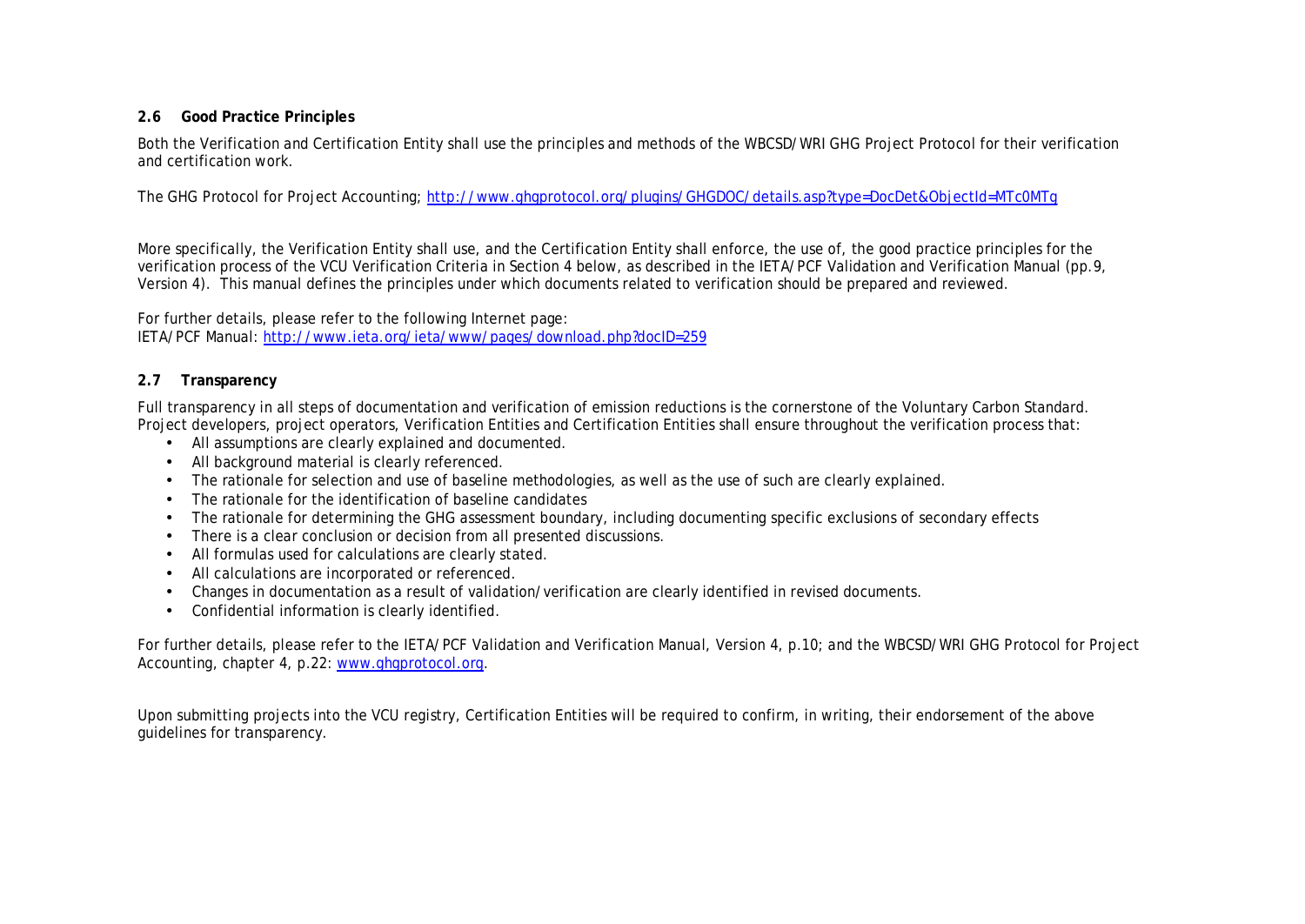#### **2.8 Level of Assurance**

As the Voluntary Carbon Standard only recognizes verified emission reductions, the Verification Entity shall focus on providing the highest level of assurance that the emission reduction calculation methodology used is appropriate and correctly applied, and that emission reductions have been accurately monitored.

In accordance with the recommendation in the IETA/PCF Validation and Verification Manual (Version 4, p.12) it is expected that a Verification/Certification Entity "discounts verified emission reductions or requests a discount of these by using conservative assumptions for uncertainties in emission reduction calculations that cannot be fully quantified or that cannot give a desired level of assurance". For verifying/certifying VCUs, the desired level of assurance should be based on the combined quantitative assessment of the accuracy of monitoring project performance and the identification of material risks, as well as an assessment of the chosen baseline methodology and proof of additionality.

# **2.9 Accuracy**

The Verification Entity shall ensure that all metering installations related to monitoring project performance are of sufficient accuracy and calibrated and maintained to a sufficient standard. The accuracy of measurement should not exceed the lower of a generic +/- 3% range of uncertainty, or the metering device specific range given in table 2 in the Monitoring and reporting Guidelines of the EU ETS defined by EU commission decision of January 29, 2004 (2004/156/EC) on the following internet site: [http://europa.eu.int/eur-lex/pri/en/oj/dat/2004/l\\_059/l\\_05920040226en00010074.pdf](http://europa.eu.int/eur-lex/pri/en/oj/dat/2004/l_059/l_05920040226en00010074.pdf)

A statement of uncertainty should ensure that the emission determination is neither systematically over nor under true emissions, and that uncertainties are reduced by the operator as far as practicable under normal operating circumstances.

# **2.10 Identification of Material Risks**

The Verification Entity shall identify, categorize and list risk factors (quantitative only) that have a high or moderate impact on the requirements of the audit (listed below). Risks should be listed if they affect the accuracy of the emission reduction calculation and the Verification Entity shall clearly report how the risks were accounted for in determining the emission reductions.

High risk category: >5% impact on project emissions Moderate risk category: <5% impact on project emissions Low risk category: <1% impact on project emissions

# **2.11 Freedom of Error**

The Verification Report shall include a statement of freedom of material error, where material error is determined as a misstatement where aggregate omissions, misrepresentations, or errors in the total emissions figure is greater than 5%.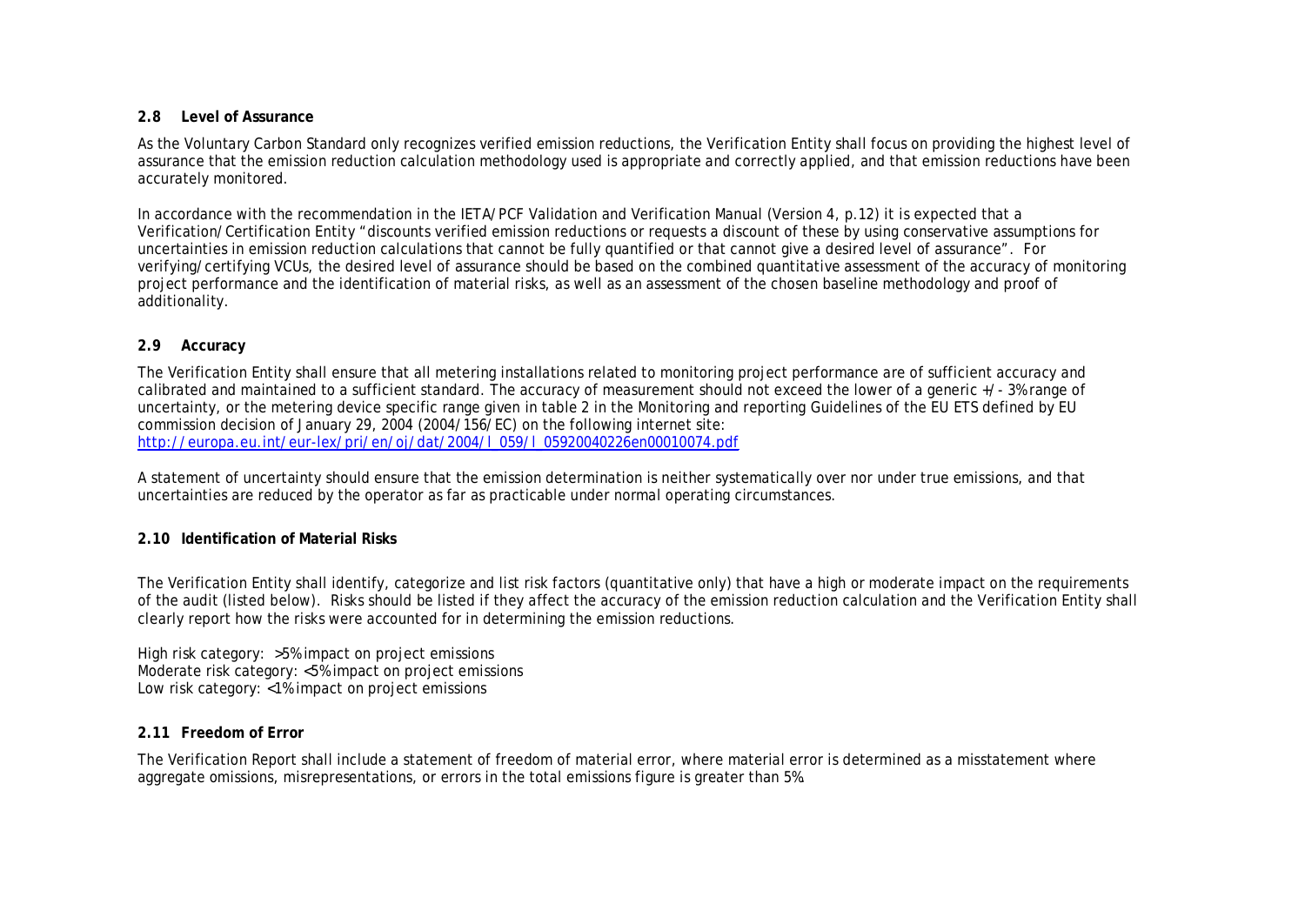#### **2.12 Positive Assurance**

The Verification Entity's opinion of each of the requirements of the VCU Quality Standard (as detailed in Section 4) shall be expressed in the form of positive assurance.

## **2.13 Format of Reporting**

Verification Entities can choose any reporting format in which they transparently provide the project's information for meeting each of the VCU Quality Criteria according to the guidelines of the VCU Verification Protocol.

# **3 The VCU Verification Criteria**

| #  | Criterion           | <b>Description of Minimum Quality Level</b>                                                                                                                                                                                                                                                                                                                                                                                                                                                                                                                                                                                                                                                                                                                   | <b>Actions for Verification Entity (to be</b><br>certified by Certification Entity)                                                                                                                                                                          | Definitions, References, and Further Guidance                                                                                                                                                                                                                                                                                                                                                                                                                                                                                                                                                                                                                                                                                                                                                                                                                                                                                                                                                                               |
|----|---------------------|---------------------------------------------------------------------------------------------------------------------------------------------------------------------------------------------------------------------------------------------------------------------------------------------------------------------------------------------------------------------------------------------------------------------------------------------------------------------------------------------------------------------------------------------------------------------------------------------------------------------------------------------------------------------------------------------------------------------------------------------------------------|--------------------------------------------------------------------------------------------------------------------------------------------------------------------------------------------------------------------------------------------------------------|-----------------------------------------------------------------------------------------------------------------------------------------------------------------------------------------------------------------------------------------------------------------------------------------------------------------------------------------------------------------------------------------------------------------------------------------------------------------------------------------------------------------------------------------------------------------------------------------------------------------------------------------------------------------------------------------------------------------------------------------------------------------------------------------------------------------------------------------------------------------------------------------------------------------------------------------------------------------------------------------------------------------------------|
| 1. | Project<br>Category | Emission reduction project types eligible<br>under the VCU Verification Criteria are<br>listed below, divided into categories for<br>the benefit of project developers and<br>verification entities:<br>Renewable energy [wind, PV,<br>solar thermal, biomass, liquid<br>biofuels, geothermal, run-of-<br>river hydro]<br>Industrial energy efficiency<br>End-use energy efficiency<br>3.<br>Fuel switch from fossil to fossil<br>4.<br>or non-agricultural waste gas<br>Waste gas capture and<br>5.<br>destruction (recovery) from non-<br>agricultural industrial processes<br>$(N2O, HFCs, PFCs, SF6)$<br>Waste gas capture from<br>6.<br>municipal waste and municipal<br>wastewater treatment (CH <sub>4</sub><br>$&N_{2}0)$<br>Fugitive emissions<br>7. | Verification Entity shall verify that the<br>Project directly avoids or displaces<br>greenhouse gas emissions from an Endorsed<br>Project Category and shall clearly state in<br>the Verification Report which project<br>category the reduction belongs to. | For the purposes of this document, one Project can<br>consist of one or several Project Activities as long<br>as the Project Activities are clearly part of a single<br>Project. This means that one verification report is<br>sufficient for Project with several Project<br>Activities, as long as the Project Activities all meet<br>the VCU Verification Criteria. However, while<br>Project Activities should be quantified separately<br>with their own separate baseline scenarios, the<br>Project shall only use one project assessment<br>boundary for all Project Activities in order to avoid<br>double counting. For more detail, see WBCSD/WRI<br>GHG-PP chapter 2.<br>A Project Activity is defined as a measure,<br>operation or action that aims at reducing<br>greenhouse gas emissions<br>At its first meeting, The Steering Committee will<br>consider the possible inclusion of LULUCF and CCS<br>approved project categories under the Voluntary<br>Carbon Standard, taking into account in particular |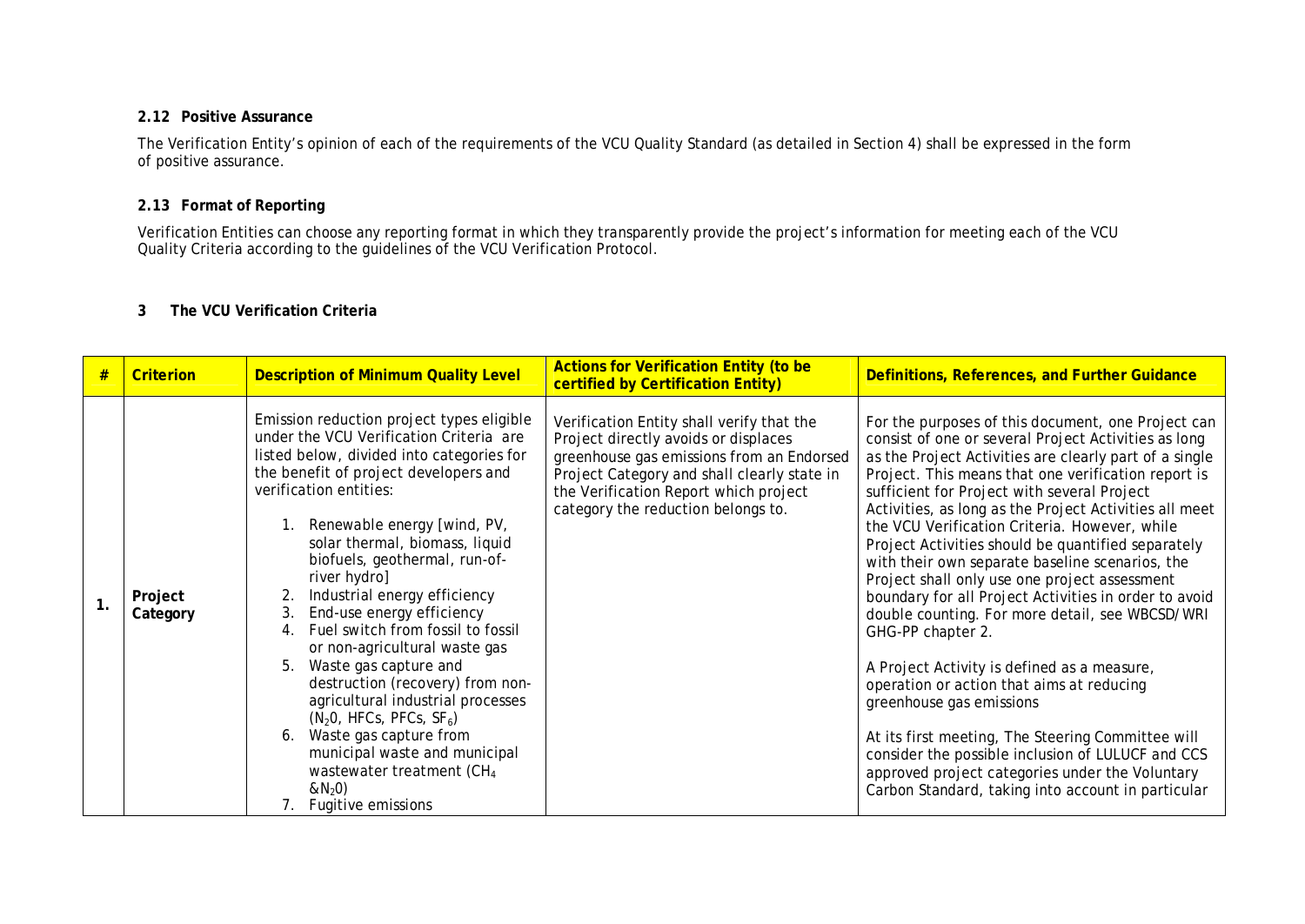|    |                        | capture/recovery                                                                                                                                                       |                                                                                                                                                                                                                                                                                                                                                                                                                                                                                                                                                                                                                               | issues of leakage and permanence.                                                                                                                                                                                                                                                                             |
|----|------------------------|------------------------------------------------------------------------------------------------------------------------------------------------------------------------|-------------------------------------------------------------------------------------------------------------------------------------------------------------------------------------------------------------------------------------------------------------------------------------------------------------------------------------------------------------------------------------------------------------------------------------------------------------------------------------------------------------------------------------------------------------------------------------------------------------------------------|---------------------------------------------------------------------------------------------------------------------------------------------------------------------------------------------------------------------------------------------------------------------------------------------------------------|
|    |                        |                                                                                                                                                                        |                                                                                                                                                                                                                                                                                                                                                                                                                                                                                                                                                                                                                               |                                                                                                                                                                                                                                                                                                               |
| 2. | Geographic<br>Location | The VCU Verification Criteria recognizes<br>projects from any geographic location.                                                                                     | Verification Entity shall verify, through site<br>visits, that at the stated geographic<br>location there are working physical<br>components, installed facility and emission<br>reduction monitoring equipment<br>corresponding to the actual Project<br>disclosed in the project documents made<br>available to the Verification Entity.<br>In the Verification Report, the Verification<br>Entity shall include documented evidence<br>of a site visit confirming existence of the<br>stated Project at the stated location.                                                                                               |                                                                                                                                                                                                                                                                                                               |
| 3. | <b>Eligible GHGs</b>   | The VCU Verification Criteria<br>acknowledges emission reduction<br>projects involving any of the six<br>greenhouse gases currently included in<br>the Kyoto Protocol. | Verification Entity shall verify that the<br>Project Activity contributes to reductions<br>in the emissions of one or more of the<br>following six Kyoto Protocol greenhouse<br>gases:<br>1. Carbon dioxide $(CO2)$ ;<br>Methane $(CH_4)$ ;<br>2.<br>Nitrous oxide $(N_2O)$ ;<br>3.<br>Hydrofluorocarbons (HFCs);<br>4.<br>5. Perflourcarbons (PFCs);<br>6. Sulphur hexafluoride $(SF_6)$ .<br>In the Verification Report, the Verification<br>Entity shall state the volume of emission<br>reductions for each of the six greenhouse<br>gases separately. The Verification Entity<br>shall further verify and state that the | The six Kyoto Protocol greenhouse gases are<br>defined in Annex A of the Kyoto Protocol:<br>(http://unfccc.int/resource/docs/convkp/kpeng.p<br>df<br>IPCC GWP definitions: The Science of Climate<br>Change: Summary for Policymakers and Technical<br>Summary of the Working Group I Report, p. 26.<br>1995. |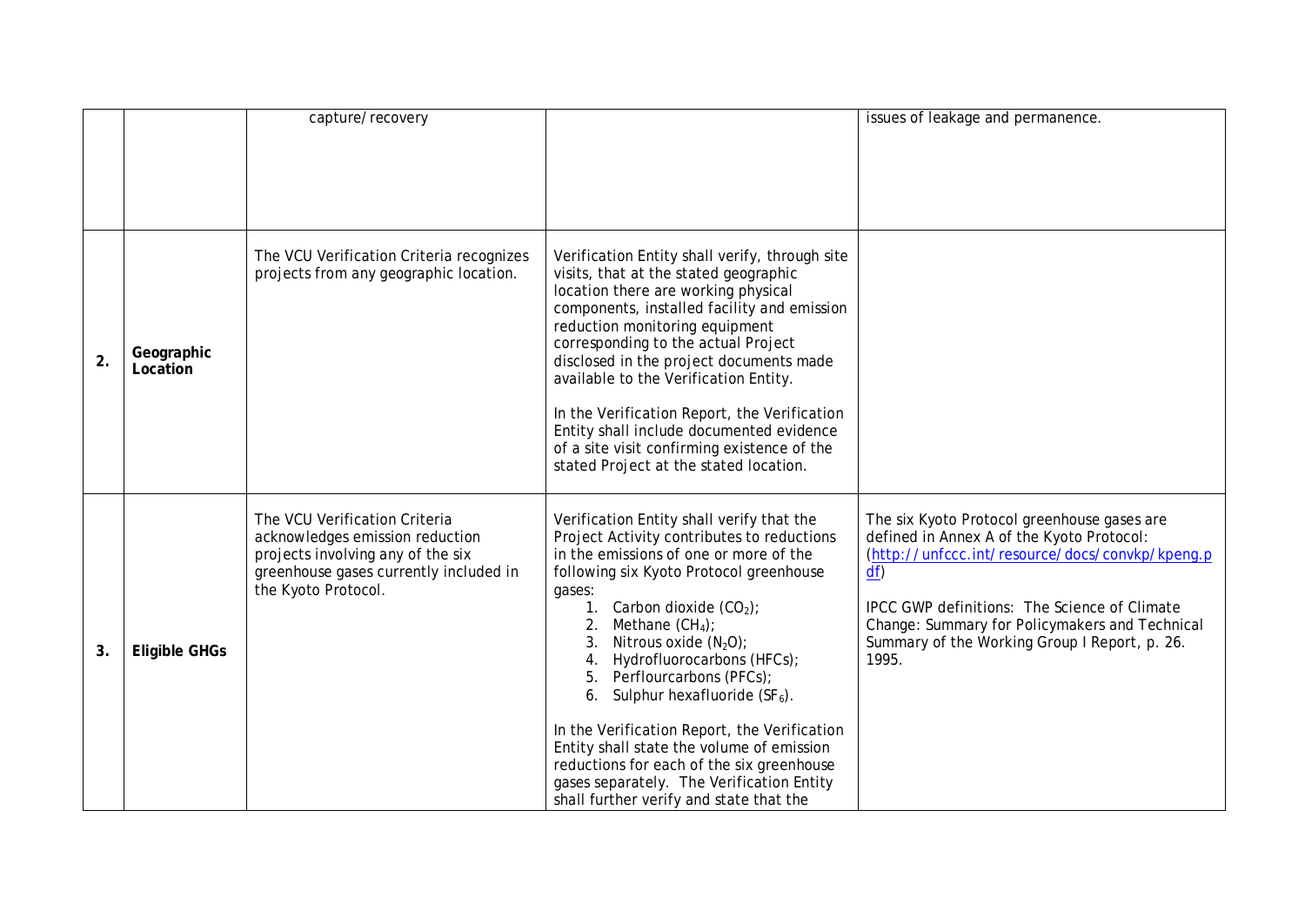|                  |                                            |                                                                                                                                                                                                                                           | current IPCC published GWP factor has<br>been used for non-CO <sub>2</sub> gases.                                                                                                                                                                                                                                                                                                                                                                                                                                                                                                                                                                                                                                                                                                                                                                          |                                                                                                                                                                                                                                                                                                                                                                                                                                                                                                                                                                                                                                                                                                                                                                                   |
|------------------|--------------------------------------------|-------------------------------------------------------------------------------------------------------------------------------------------------------------------------------------------------------------------------------------------|------------------------------------------------------------------------------------------------------------------------------------------------------------------------------------------------------------------------------------------------------------------------------------------------------------------------------------------------------------------------------------------------------------------------------------------------------------------------------------------------------------------------------------------------------------------------------------------------------------------------------------------------------------------------------------------------------------------------------------------------------------------------------------------------------------------------------------------------------------|-----------------------------------------------------------------------------------------------------------------------------------------------------------------------------------------------------------------------------------------------------------------------------------------------------------------------------------------------------------------------------------------------------------------------------------------------------------------------------------------------------------------------------------------------------------------------------------------------------------------------------------------------------------------------------------------------------------------------------------------------------------------------------------|
| $\overline{4}$ . | <b>Project Start</b><br>Date               | The VCU Verification Criteria<br>acknowledges emission reduction<br>projects that have started on or after<br>January 1st, 2000.                                                                                                          | Verification Entity shall verify, through<br>examination of company documents and<br>records that the Start Date of the Project<br>which generated the emission reductions<br>was on or after January 1st 2000.<br>Verification Entity shall also verify that<br>completion of installation works does not<br>contradict with the dates of generation of<br>emission reductions in the monitoring<br>report.<br>For Projects which had the Project Start<br>Date between December 11 1997 and<br>December 31 1999, Verification Entity shall<br>verify that there is documented evidence<br>that the Project was undertaken solely to<br>reduce greenhouse gas emissions and that<br>the project has a proven ongoing Financial<br>Disincentive to keep the project in<br>operation in absence of revenues from sale<br>of resulting emissions reductions. | Project Start Date is defined as the date on which<br>the emission reduction installation or technology<br>was completed and the technology became<br>operational to reduce emissions.<br>See "Guidelines for Completing CDM-PDD", and<br>step 0 of the "CDM Tool for the demonstration and<br>assessment of additionality (v2)":<br>http://cdm.unfccc.int/methodologies/PAmethodol<br>ogies/AdditionalityTools/Additionality_tool.pdf<br>December 11, 1997 was the date of adoption of the<br>Kyoto Protocol.<br>Financial Disincentive means that the technology<br>applied by the Project Activity incurs direct costs<br>to the project operator which are not recouped by<br>improvements in process energy efficiency or cost<br>reductions in supply of fuel or materials. |
| 5.               | Emission<br>Reduction<br><b>Start Date</b> | The VCU Verification Criteria<br>acknowledges emission reductions which<br>have been generated after January 1,<br>2000.<br>The Standard acknowledges only existing<br>emission reductions, i.e. reductions that<br>have already happened | Verification Entity shall verify, through<br>examination of company documents,<br>records, and monitoring reports that the<br>emission reductions occurred on or after<br>January 1, 2000.<br>In the Verification Report, the Verification<br>Entity shall clearly state the volume of<br>emission reductions generated in each<br>calendar year separately.                                                                                                                                                                                                                                                                                                                                                                                                                                                                                               | For clarification, the verification period can be<br>shorter than a year.                                                                                                                                                                                                                                                                                                                                                                                                                                                                                                                                                                                                                                                                                                         |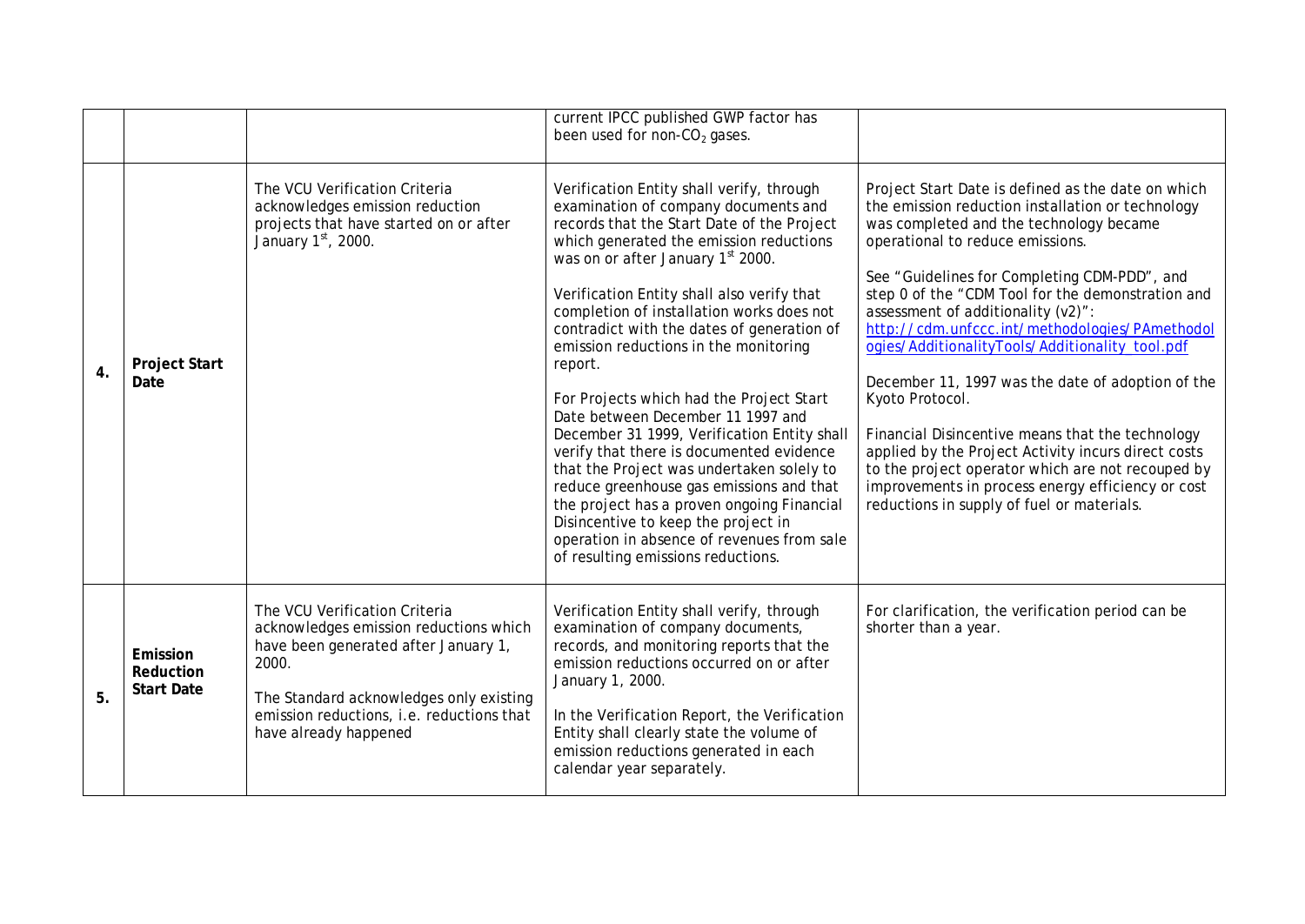| 6 <sub>1</sub> | Public funding<br>and grants                      | The VCU Verification Criteria only accept<br>projects where no public funding or<br>official development assistance has been<br>employed in the project activity or those<br>elements of the project activity that<br>lead to emissions reductions.<br>Where public funding has been used in<br>conjunction with commercial financing,<br>only emissions reductions associated with<br>that portion of the project that has been<br>financed on purely commercial terms<br>shall be eligible to be certified as VCUs. | Verification Entity shall verify and state in<br>the Verification Report that the Project<br>has not employed any Public Funding,<br>grants or Official Development Assistance<br>("ODA") for construction or running<br>operations in any of the geographic<br>locations of the Project Activity.<br>Where a combination of public and private<br>funding has been employed the<br>Verification Entity shall verify and state in<br>the Verification report that VCUs have only<br>been generated form that portion of the<br>project that has been financed on purely<br>commercial terms.<br>Verification should be performed through<br>examination of financial records,<br>management interviews, and where<br>necessary, interviews with representatives<br>of the relevant entities or organizations<br>providing development assistance in the<br>respective project locations. | Public Funding is defined as a source of financing<br>(including grants and subsidies) for the Project<br>which originates from Governmental or semi-<br>governmental institutions.<br>ODA is defined by the OECD as financial flows:<br>• To developing countries and multilateral<br>institutions;<br>• Provided by government agencies;<br>• Whose main objective is the economic<br>development and welfare of developing countries;<br>and<br>• That are concessional in character, conveying a<br>grant element of at least 25%.<br>OECD, Development Assistance Committee,<br>Glossary, available online at<br>http://www.oecd.org/glossary/0,2586,en_2649_33<br>721_1965693_1_1_1_1,00.html |
|----------------|---------------------------------------------------|-----------------------------------------------------------------------------------------------------------------------------------------------------------------------------------------------------------------------------------------------------------------------------------------------------------------------------------------------------------------------------------------------------------------------------------------------------------------------------------------------------------------------|------------------------------------------------------------------------------------------------------------------------------------------------------------------------------------------------------------------------------------------------------------------------------------------------------------------------------------------------------------------------------------------------------------------------------------------------------------------------------------------------------------------------------------------------------------------------------------------------------------------------------------------------------------------------------------------------------------------------------------------------------------------------------------------------------------------------------------------------------------------------------------------|-----------------------------------------------------------------------------------------------------------------------------------------------------------------------------------------------------------------------------------------------------------------------------------------------------------------------------------------------------------------------------------------------------------------------------------------------------------------------------------------------------------------------------------------------------------------------------------------------------------------------------------------------------------------------------------------------------|
| 7.             | Project<br>Boundary/GHG<br>Assessment<br>Boundary | The VCU Verification Criteria require<br>that the project boundary shall<br>encompass all anthropogenic emissions<br>by sources of greenhouse gases<br>(GHG) under the control of the project<br>participants that are significant and<br>reasonably attributable to the<br>project activity.                                                                                                                                                                                                                         | Verification Entity shall verify and state in<br>the Verification Report that the project<br>boundary and GHG Assessment Boundary<br>incorporates all primary effects and<br>significant Secondary Effects, and that the<br>requirements for defining the GHG<br>assessment boundary (as defined in the<br>GHG-PP) have been met.<br>Verification Entity shall also make sure<br>that the Project Boundary does not<br>indirectly overlap with up- or downstream<br>facilities. In particular, Verification Entity<br>shall disallow any downstream energy                                                                                                                                                                                                                                                                                                                               | The Project shall only use one project boundary for<br>all Project Activities in order to avoid double<br>counting.<br>GHG Assessment Boundary is defined in Sec 2.5 and<br>Chapter 5 of the GHG-PP, available at;<br>http://www.ghgprotocol.org/plugins/GHGDOC/det<br>ails.asp?type=DocDet&ObjectId=MTc0MTq                                                                                                                                                                                                                                                                                                                                                                                        |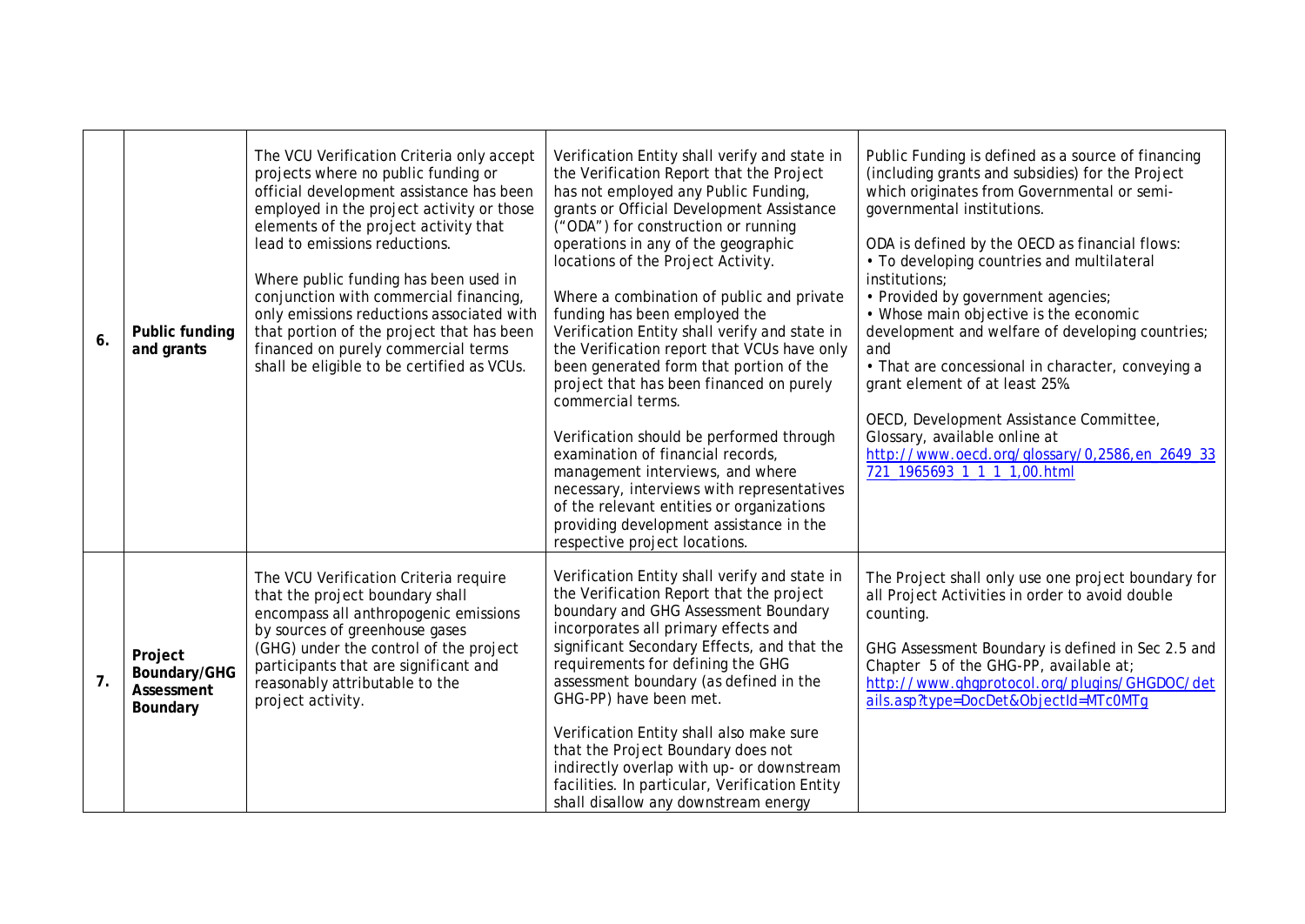|    |                            |                                                                                                                                                                                                                                                                                                                                                                                                                                                                                                                                                                                                                                                                                                                                                                                                                                                                                                                                                                | efficiency projects in jurisdictions which<br>have mandatory GHG emission caps on the<br>electricity sector.                                                                                                                                                                                                                                                                                                                                                                                                                                                                                                                                                                                                                                                                                                                                                                                                                                                                                                                                                                                                                                                                                                                         |                                                                                                                                                                                                                                                                                                                                                                                                                                                                                                                                                                                                                                                                                                                                                                                                                                                                                                                                                                                                                                                                                                                                                                                                                                                                                                                                                                     |
|----|----------------------------|----------------------------------------------------------------------------------------------------------------------------------------------------------------------------------------------------------------------------------------------------------------------------------------------------------------------------------------------------------------------------------------------------------------------------------------------------------------------------------------------------------------------------------------------------------------------------------------------------------------------------------------------------------------------------------------------------------------------------------------------------------------------------------------------------------------------------------------------------------------------------------------------------------------------------------------------------------------|--------------------------------------------------------------------------------------------------------------------------------------------------------------------------------------------------------------------------------------------------------------------------------------------------------------------------------------------------------------------------------------------------------------------------------------------------------------------------------------------------------------------------------------------------------------------------------------------------------------------------------------------------------------------------------------------------------------------------------------------------------------------------------------------------------------------------------------------------------------------------------------------------------------------------------------------------------------------------------------------------------------------------------------------------------------------------------------------------------------------------------------------------------------------------------------------------------------------------------------|---------------------------------------------------------------------------------------------------------------------------------------------------------------------------------------------------------------------------------------------------------------------------------------------------------------------------------------------------------------------------------------------------------------------------------------------------------------------------------------------------------------------------------------------------------------------------------------------------------------------------------------------------------------------------------------------------------------------------------------------------------------------------------------------------------------------------------------------------------------------------------------------------------------------------------------------------------------------------------------------------------------------------------------------------------------------------------------------------------------------------------------------------------------------------------------------------------------------------------------------------------------------------------------------------------------------------------------------------------------------|
| 8. | Calculation<br>Methodology | The VCU Verification Criteria requires<br>that:<br>A. Where possible, the project<br>proponents shall use calculation<br>methodologies that have been approved<br>by the CDM Executive Board for<br>determining emission reductions for the<br>specific Project type.<br>Where an existing approved calculation<br>methodology is not applicable in its<br>entirety, project proponents may use<br>combinations of approved<br>methodologies.<br>B. In situations where an existing CDM<br>Executive Board methodology is not<br>available in its entirety or as a<br>combination of existing approved<br>methodologies, the project proponent<br>shall clearly illustrate how the Project<br>baseline was identified and emission<br>reductions calculated. The proponent<br>may use a performance standard or best<br>practice approaches to determine the<br>baseline emissions and calculating the<br>emissions reductions, as described in the<br>GHG-PP. | A. Verification Entity shall verify and state<br>in the Verification Report, if applicable,<br>that the project proponent has used<br>calculation methodologies that have been<br>approved by the CDM Executive Board for<br>estimating the volume of emissions<br>reductions generated from the Project,<br>and that those methodologies have been<br>correctly and accurately applied in<br>calculating the total emissions reductions<br>generated by the respective Project. This<br>includes, but is not limited to, stating in<br>the Verification Report the following:<br>Identification of Baseline<br>$\bullet$<br>Candidates:<br>Determination of a Baseline<br>$\bullet$<br>Scenario:<br>Definition and calculation of<br>$\bullet$<br><b>Baseline Emissions:</b><br>Definition and calculation of<br>$\bullet$<br>project emissions; and<br>Calculation of project emission<br>reductions.<br>In case the project has earlier been<br>verified for delivery of VCUs, the<br>Verification Entity shall point out<br>differences in the baseline between the<br>current and any earlier verifications. The<br>baseline shall not remain fixed between<br>two verification periods.<br>In such cases where the Calculation | Approved CDM Executive Board methodologies are<br>those methodologies for calculating emission<br>reductions that have been approved by the CDM<br>Executive Board. The list of currently approved<br>methodologies is maintained at<br>http://cdm.unfccc.int/methodologies/<br>PAmethodologies/approved.html<br>If the Project consists of more than one Project<br>Activity, each Project Activity shall be quantified<br>separately with their own separate baseline<br>scenarios.<br>Baseline Candidates are defined as alternative<br>technologies or practices within a specified<br>geographic area and temporal range that could<br>provide the same product or service as the<br>project's activity (Sec. 2.7 and Ch.7 in the WBCSD<br>GHG Protocol for Project Accounting).<br>http://www.ghgprotocol.org/includes/getTarget.a<br>sp?type=d&id=MTc1NDc<br>The Baseline Scenario is a hypothetical description<br>of how the underlying service or product, would<br>have most likely been provided in the absence of<br>any considerations about climate change mitigation<br>through the Project.<br>Baseline Emissions are described as an estimate of<br>GHG emissions that would likely have occurred in<br>absence of the proposed project activity (WBCSD<br>GHG-PP Sec 2.8-2.9 and Ch. 8 & 9).<br>The Performance Standard approach to calculating |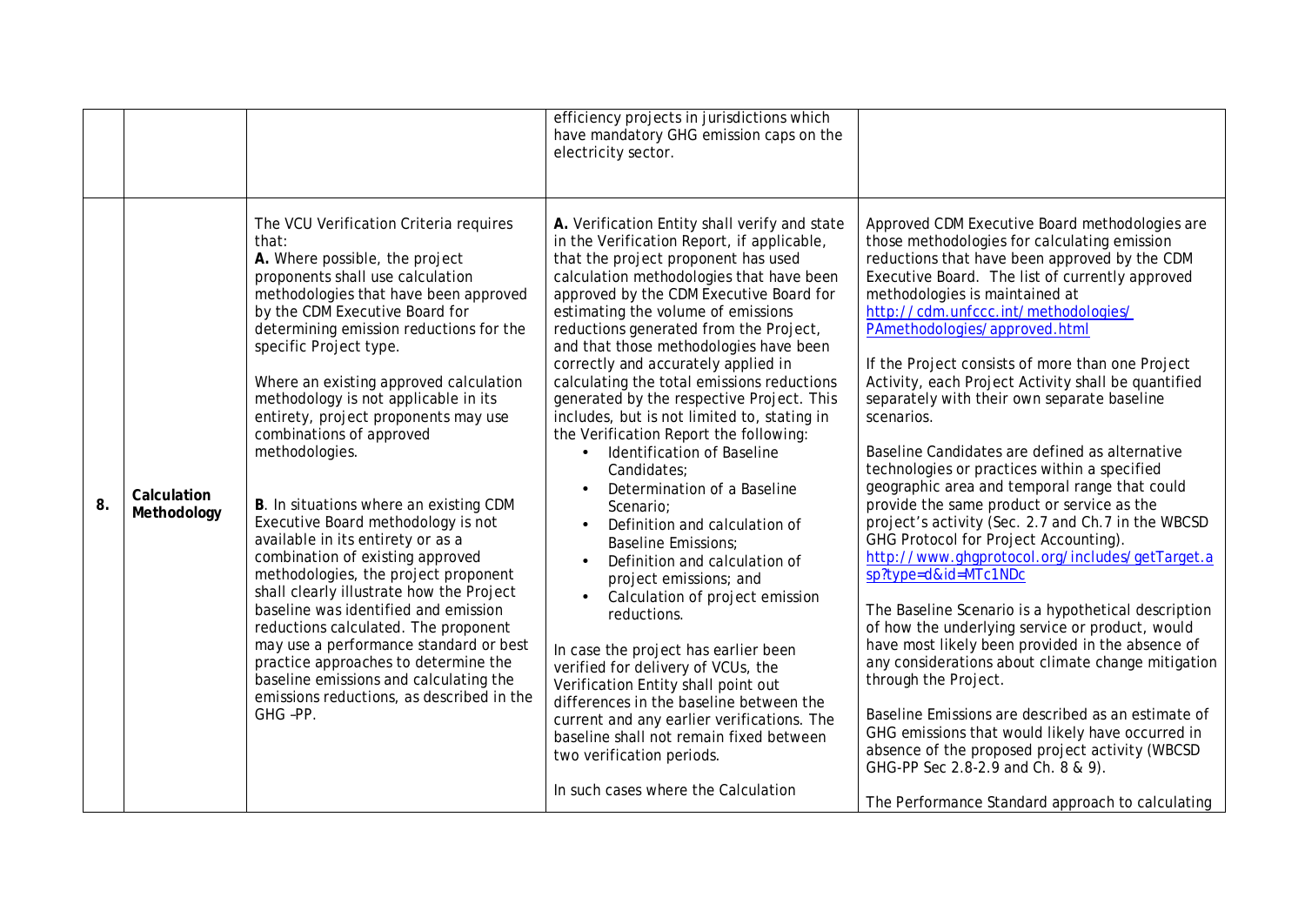|  | Methodology consists of a combination of<br>approved methodologies, the Verification<br>Entity shall clearly verify:<br>• which approved methodologies<br>have been used ; and,<br>methodologies have been used<br>accurately and transparently in<br>combination.<br>B. If a CDM Executive Board approved<br>methodology has not been used the<br>Verification Entity shall verify and state in<br>the Verification Report that the Project<br>Activity has applied a methodology<br>equivalent to the approved CDM<br>methodology<br>Verification Entity shall then verify and<br>state in the Verification Report that the<br>requirements, as defined by the GHG PP,<br>for the following criteria have been met:<br>• It uses the Performance Standard<br>approach to calculate the baseline<br>emissions in the absence of the project<br>activity;<br>All the appropriate Baseline Candidates<br>have been identified and their GHG<br>emissions rates drawn from public<br>references;<br>An appropriate Stringency Level has<br>been selected for the performance<br>standard;<br>All Primary and Significant Secondary<br>Effects have been incorporated into the<br>project's GHG Assessment Boundary<br>(see secondary effects criterion below);<br>The calculation of emission reductions<br>is accurate and fairly stated. | baseline is described in detail in Chapter 9 of the<br>WBCSD GHG-PP. Step-by-step guidance in sections<br>9.1-9.5 in the WBCSD GHG PP shall be used to<br>create and verify the use of the Performance<br>Standard.<br>Stringency Level is defined (Sec 9.3-9.4 of WBCSD<br>GHG-PP) as a GHG emission rate that is more<br>restrictive than the average GHG emission rate of<br>all baseline candidates (i.e. better than the 50%<br>percentile).<br>The Steering Committee will consider<br>methodologies approved by other programmes<br>(e.g. CCX, RGGI, CCAR) with a view to approving<br>their use as methodologies appropriate for<br>inclusion in the VCU Verification Criteria. |
|--|------------------------------------------------------------------------------------------------------------------------------------------------------------------------------------------------------------------------------------------------------------------------------------------------------------------------------------------------------------------------------------------------------------------------------------------------------------------------------------------------------------------------------------------------------------------------------------------------------------------------------------------------------------------------------------------------------------------------------------------------------------------------------------------------------------------------------------------------------------------------------------------------------------------------------------------------------------------------------------------------------------------------------------------------------------------------------------------------------------------------------------------------------------------------------------------------------------------------------------------------------------------------------------------------------------------------------------------|-----------------------------------------------------------------------------------------------------------------------------------------------------------------------------------------------------------------------------------------------------------------------------------------------------------------------------------------------------------------------------------------------------------------------------------------------------------------------------------------------------------------------------------------------------------------------------------------------------------------------------------------------------------------------------------------|
|  |                                                                                                                                                                                                                                                                                                                                                                                                                                                                                                                                                                                                                                                                                                                                                                                                                                                                                                                                                                                                                                                                                                                                                                                                                                                                                                                                          |                                                                                                                                                                                                                                                                                                                                                                                                                                                                                                                                                                                                                                                                                         |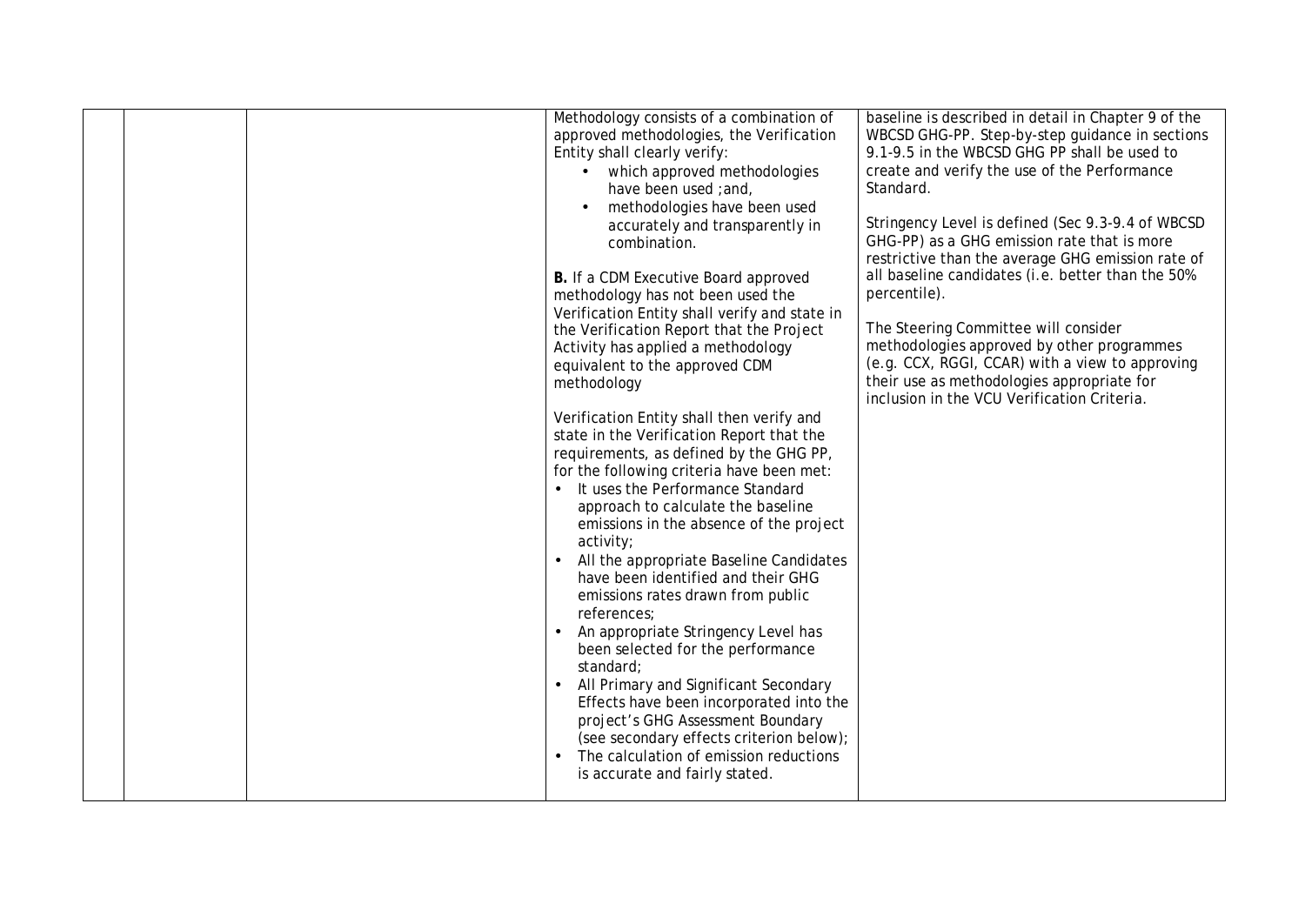| 9.  | Secondary<br><b>Effects</b> | The VCU Verification Criteria require<br>that secondary effects be incorporated<br>into the calculation methodology in<br>accordance with the WBCSD GHG PP. | Verification Entity shall verify and state in<br>the Verification Report that the project's<br>GHG Assessment Boundary is in compliance<br>with the ones indicated in the project<br>documents.<br>Verification Entity shall verify and state in<br>the Verification Report that the GHG<br>Assessment Boundary incorporates all<br>primary effects and significant Secondary<br>Effects. | Secondary Effects are defined by the WBCSD GHG<br>Project Protocol (Sec 2.4) as unintended changes<br>caused by the project activity in GHG emissions<br>associated with a GHG Source.<br>Primary Effects are defined as the intended<br>changes caused by the project activity in GHG<br>emissions associated with a GHG Source (GHG PP<br>Sec $2.5$ ).<br>GHG Assessment Boundary includes all Primary<br><b>Effects and significant Secondary Effects</b><br>associated with the GHG project (Sec 2.5).<br>Significance is defined in terms of the relative<br>magnitude of the Secondary Effect compared to<br>the Primary Effect (Sec 5.4). A Secondary Effect<br>may be determined as Insignificant and excluded<br>from the GHG assessment boundary if it satisfies<br>the following general criteria (Sec 5.5):<br>• The Secondary Effect involves a positive<br>difference between the baseline and project<br>emissions (i.e. "positive leakage") and is<br>excluded from the GHG assessment boundary;<br>• The Secondary Effect is small relative to the<br>associated primary effect;<br>• The Secondary Effect involves a negligible<br>market response.<br>To clarify, Sec 11.2 of the WBCSD GHG-PP requires<br>reporting of "all significant secondary effects<br>resulting from the project activity" and<br>" justifications for excluding any secondary effects<br>and why they are not significant". |
|-----|-----------------------------|-------------------------------------------------------------------------------------------------------------------------------------------------------------|-------------------------------------------------------------------------------------------------------------------------------------------------------------------------------------------------------------------------------------------------------------------------------------------------------------------------------------------------------------------------------------------|-------------------------------------------------------------------------------------------------------------------------------------------------------------------------------------------------------------------------------------------------------------------------------------------------------------------------------------------------------------------------------------------------------------------------------------------------------------------------------------------------------------------------------------------------------------------------------------------------------------------------------------------------------------------------------------------------------------------------------------------------------------------------------------------------------------------------------------------------------------------------------------------------------------------------------------------------------------------------------------------------------------------------------------------------------------------------------------------------------------------------------------------------------------------------------------------------------------------------------------------------------------------------------------------------------------------------------------------------------------------------------------------------------------------------|
| 10. | Project<br>Additionality    | The VCU Verification Criteria requires<br>that the projects from which emission<br>reductions are created pass an                                           | Α.<br>Verification Entity shall verify and state in<br>the Verification Report that there is clear<br>evidence that each of the following three                                                                                                                                                                                                                                           | Project proponents shall analyze any other similar<br>activities implemented previously or which are<br>currently underway using the guidance in Step 4 of                                                                                                                                                                                                                                                                                                                                                                                                                                                                                                                                                                                                                                                                                                                                                                                                                                                                                                                                                                                                                                                                                                                                                                                                                                                              |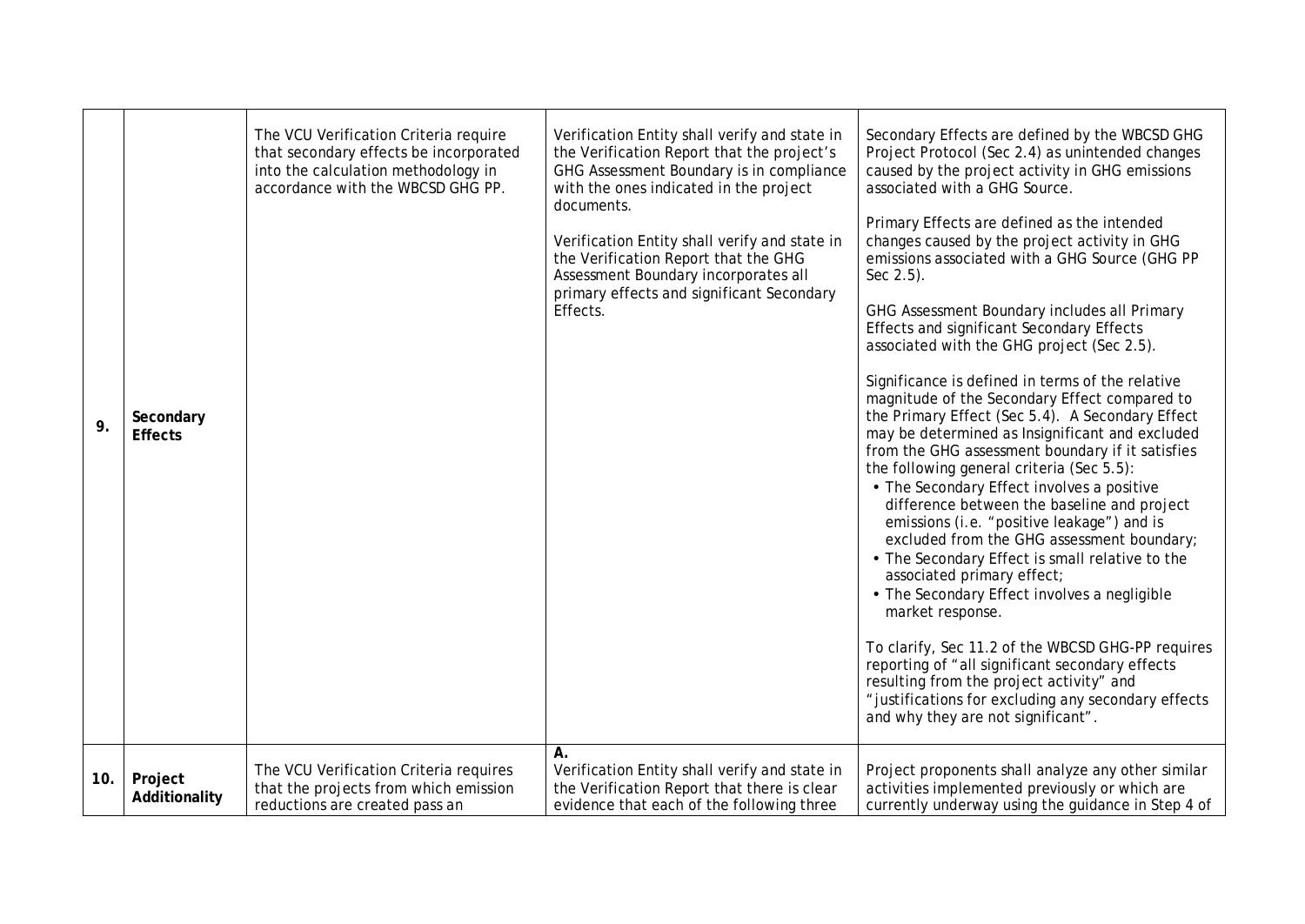| additionality test. Through the          | requirements of the Additionality Test                        | the latest version of the CDM Executive Board                                                          |
|------------------------------------------|---------------------------------------------------------------|--------------------------------------------------------------------------------------------------------|
| Additionality Test the project proponent | have been met by the project.                                 | document "Tool for the demonstration and                                                               |
| shall show that mitigation measures      | 1. The project is not common                                  | assessment of additionality"                                                                           |
| result in a real reduction in greenhouse | practice.                                                     | http://cdm.unfccc.int/EB/Meetings/016/eb16repa                                                         |
| gases against a transparent emissions    | Provision of underlying service or                            | n1.pdf                                                                                                 |
| baseline. Project additionality shall be | product with the project                                      |                                                                                                        |
| determined based on one of the four (A-  | technology does not exceed 51% in                             | Project proponents shall use and reference public                                                      |
| D) additionality tests described herein. | the defined market area.                                      | Statistics by a local or national government body or                                                   |
|                                          | Business-as-usual technology                                  | an international semi-governmental organization                                                        |
|                                          | options are clearly defined and                               | (UN, WRI, OECD, IEA) to prove the market share of                                                      |
|                                          | their position on the market                                  | the project technology and to define business-as-                                                      |
|                                          | proven by official Statistics.                                | usual technology options in the sector.                                                                |
|                                          |                                                               |                                                                                                        |
|                                          | The project is not required by<br>2.                          |                                                                                                        |
|                                          | regulation                                                    |                                                                                                        |
|                                          | Local or National Legislation does                            |                                                                                                        |
|                                          | not require the production of the                             | Local or National Legislation is defined as policy                                                     |
|                                          | underlying service or product with                            | which has been put into law, and is enforced prior                                                     |
|                                          | the chosen technology.                                        | to the project start date as defined above in                                                          |
|                                          | Additionally, the Project should                              | Criterion 4.                                                                                           |
|                                          | not have been undertaken to meet                              |                                                                                                        |
|                                          | a formal or voluntary target                                  | If the project has supplied (by law or voluntarily)                                                    |
|                                          | imposed by government regulation                              | credits for meeting renewable portfolio standards                                                      |
|                                          | or under agreement with a<br>government agency (e.g. the auto | in its geographical area (i.e. where the underlying<br>product or service has been sold) such emission |
|                                          | manufacturers and the EU, where                               | reductions cannot be considered as additional.                                                         |
|                                          | companies agree to meet                                       |                                                                                                        |
|                                          | reduction targets voluntarily                                 |                                                                                                        |
|                                          | through their industry                                        |                                                                                                        |
|                                          | association).                                                 | The project shall prove that that it is not the Least                                                  |
|                                          | Carbon credits should not be the                              | Cost Option for providing the underlying product or                                                    |
|                                          | byproduct from the creation of an                             | service, by the means of an investment comparison                                                      |
|                                          | ancillary environmental asset                                 | analysis (IRR, NPV, cost benefit ratio) against the                                                    |
|                                          | and/or financial instrument (e.g.                             | dominating technology on the market. Guidance                                                          |
|                                          | renewable energy credits).                                    | can be sought from Sub-step 2b-Option II in the                                                        |
|                                          | The emission reductions from the                              | CDM Executive Board additionality tool document.                                                       |
|                                          | Project must not have been used                               |                                                                                                        |
|                                          | against any voluntary corporate                               |                                                                                                        |
|                                          | emission reduction targets.                                   |                                                                                                        |
|                                          | Project is not a downstream                                   |                                                                                                        |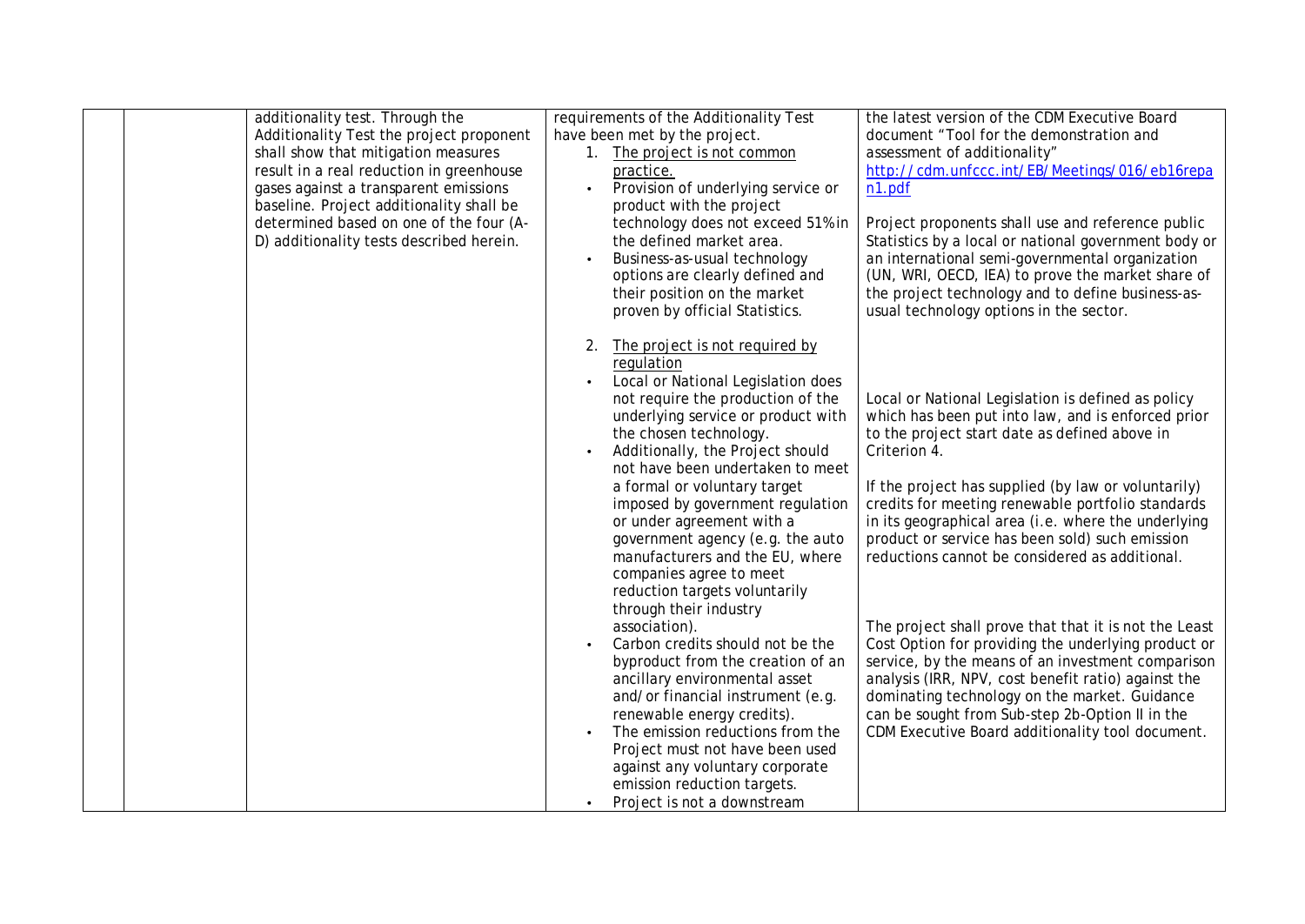|  | energy efficiency project in a<br>jurisdiction with a mandatory GHG<br>emissions cap on upstream<br>electricity generators.<br>The project is not the least cost<br>3.<br>option for providing the underlying<br>product or service.<br>Companies shall provide<br>$\bullet$<br>calculations that illustrate that<br>the project is not the Least Cost<br>Option. |                                                                                                                                                                                                                                                                                                                                                                   |
|--|-------------------------------------------------------------------------------------------------------------------------------------------------------------------------------------------------------------------------------------------------------------------------------------------------------------------------------------------------------------------|-------------------------------------------------------------------------------------------------------------------------------------------------------------------------------------------------------------------------------------------------------------------------------------------------------------------------------------------------------------------|
|  | <b>B.</b>                                                                                                                                                                                                                                                                                                                                                         |                                                                                                                                                                                                                                                                                                                                                                   |
|  | Verification Entity shall verify and state in<br>the Verification Report that there is clear<br>evidence that:                                                                                                                                                                                                                                                    |                                                                                                                                                                                                                                                                                                                                                                   |
|  | Using the steps in the CDM<br>$\bullet$<br>Additionality tool the project has been<br>undertaken to reduce greenhouse gas<br>emissions beyond normal business<br>practice.                                                                                                                                                                                        |                                                                                                                                                                                                                                                                                                                                                                   |
|  | $C$ .                                                                                                                                                                                                                                                                                                                                                             |                                                                                                                                                                                                                                                                                                                                                                   |
|  | Verification Entity shall verify and state in<br>the Verification Report that there is clear<br>evidence that:                                                                                                                                                                                                                                                    |                                                                                                                                                                                                                                                                                                                                                                   |
|  | In addition to a satisfactory project<br>baseline, the project falls within the<br>top quintile (20%) in terms of emissions<br>efficiency for producing the underlying<br>service or product in the<br>region/country.<br>D.                                                                                                                                      | Emissions Efficiency is defined as the amount of<br>Co2e in metric tonnes produced per unit of output<br>of the underlying service or product. The relative<br>efficiency shall be measured only against other<br>producers of similar products and services which<br>provide exactly the same utility to the end user in<br>the same geographical market region. |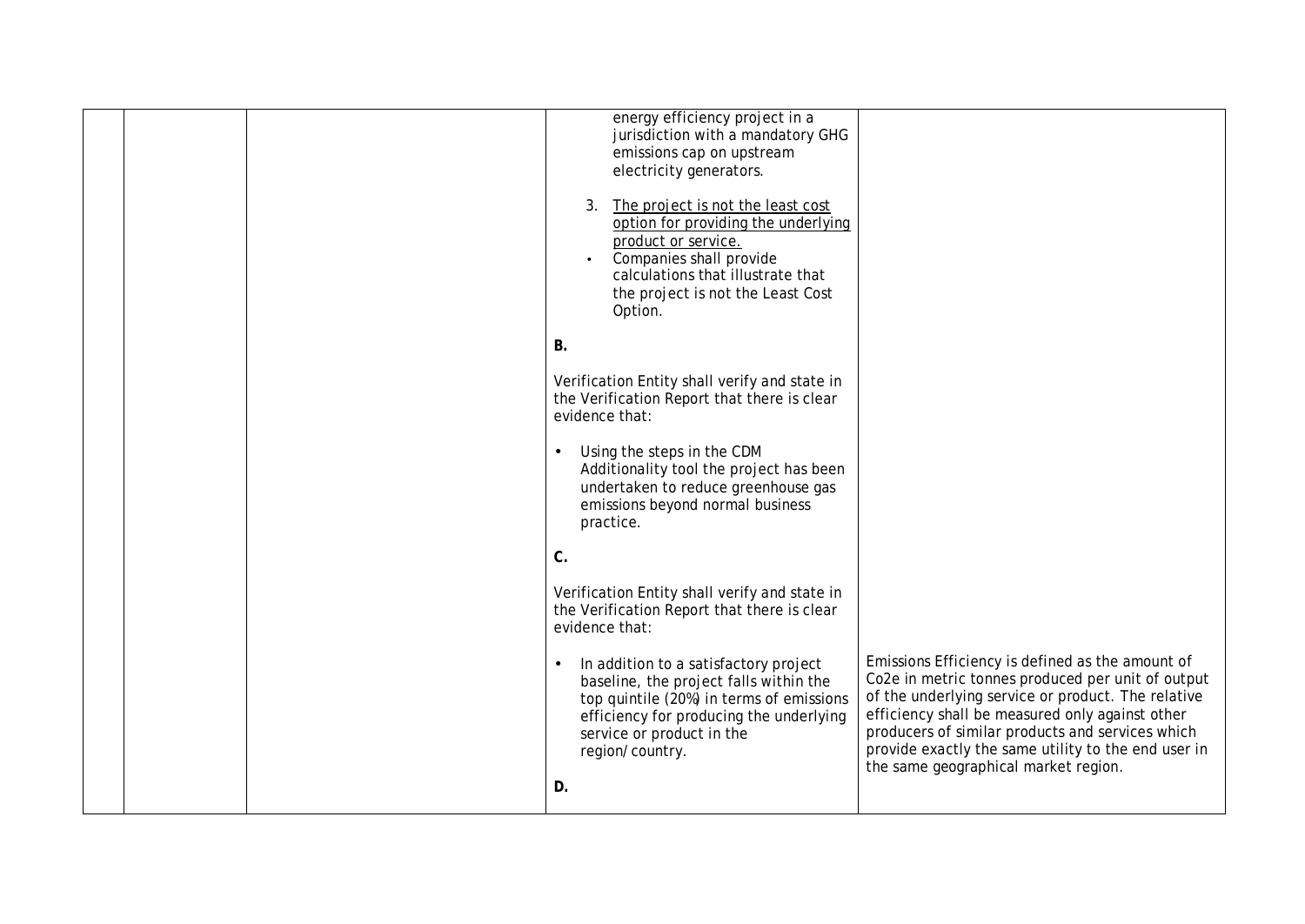|     |                                 |                                                                                                                                                                                               | Verification Entity shall verify and state in<br>the Verification Report that there is clear<br>evidence that a project is additional<br>because:<br>the project has selected the<br>appropriate baseline and its project<br>emissions are found to be below the<br>selected baseline. In order to<br>determine the baseline the project<br>will use either of the following three<br>determination methods:<br>Determine the baseline based on<br>existing or historical emissions<br>Determine the baseline based on<br>its industry benchmark under<br>similar social, economic,<br>environmental and technological<br>circumstances<br>Determine the baseline by<br>identifying the most likely new<br>project activity providing the same<br>level of services as the proposed<br>project. |                                                                                                                                                                                                                                                                                                                                                                                                                                                                                                                                                                         |
|-----|---------------------------------|-----------------------------------------------------------------------------------------------------------------------------------------------------------------------------------------------|-------------------------------------------------------------------------------------------------------------------------------------------------------------------------------------------------------------------------------------------------------------------------------------------------------------------------------------------------------------------------------------------------------------------------------------------------------------------------------------------------------------------------------------------------------------------------------------------------------------------------------------------------------------------------------------------------------------------------------------------------------------------------------------------------|-------------------------------------------------------------------------------------------------------------------------------------------------------------------------------------------------------------------------------------------------------------------------------------------------------------------------------------------------------------------------------------------------------------------------------------------------------------------------------------------------------------------------------------------------------------------------|
| 11. | Quality of<br><b>Reductions</b> | The VCU Verification Criteria requires<br>that projects proponents demonstrate<br>that project implementation has no<br>negative impact on sustainable<br>development in the local community. | Verification Entity shall verify and<br>state in the Verification Report a<br>project's design and implementation<br>has been carried out in compliance<br>with all relevant local and national<br>environmental and social legislation in<br>the host country.                                                                                                                                                                                                                                                                                                                                                                                                                                                                                                                                 | Verification Entity shall use its expertise,<br>experience from previous verification assignments<br>and its professional judgment to determine which<br>project types are likely to be governed by the<br>relevant social and environmental legislation And<br>check such legislation accordingly.<br>Where necessary, the Verification Entity shall<br>highlight the associated negative impacts (e.g. run-<br>of-river hydro -> soil erosion, water availability<br>etc) and verify that the project is not increasing<br>the intensity or magnitude of the problem. |